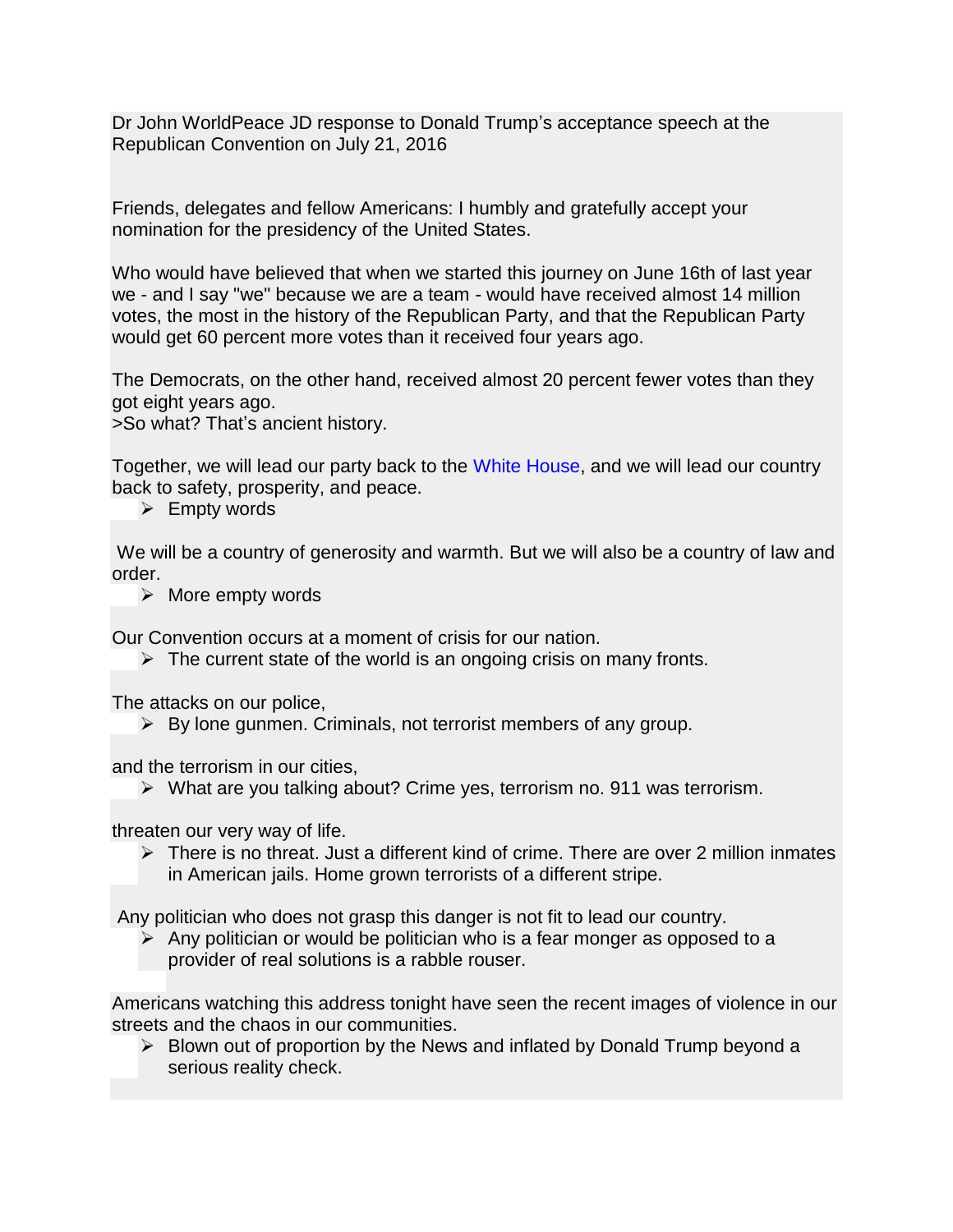Many have witnessed this violence personally; some have even been its victims.

 $\triangleright$  Crime and criminals. The number of criminals who are inmates in our jails are about 250,000 to one so called terrorist who actually committed an act of terrorism.

I have a message for all of you: the crime and violence that today afflicts our nation will soon come to an end.

 $\triangleright$  And Donald Trump is going to be the first human being on the planet to end crime? How ridiculous a claim.

Beginning on January 20th, 2017, safety will be restored.

 $\triangleright$  Empty statement. Safety for who. Whose safety is Donald Trump going to insure and guarantee?

The most basic duty of government is to defend the lives of its own citizens. Any government that fails to do so is a government unworthy to lead.

 $\triangleright$  I think you meant party to lead. Every administration since the founding of the United States has made this a reality and that is why there are more than 2 million criminal in US jails.

It is finally time for a straightforward assessment of the state of our nation. I will present the facts plainly and honestly.

 $\triangleright$  We have been waiting for many months. We have searched hard for honesty from Donald Trump. Why are we held in suspense?

We cannot afford to be so politically correct anymore.

 $\triangleright$  Meaning that the Constitution is in danger per the words on the campaign trail of Donald Trump. Donald Trump has never committed to Peace or WorldPeace. Not in one single speech that I know of. Donald Trump is unAmerican in his attack on Muslims, the handicapped, Hispanics to name a few and the US Constitution.

So if you want to hear the corporate spin, the carefully-crafted lies, and the media myths—the Democrats are holding their convention next week.

 $\triangleright$  Demonizing the Democrats. More or less half of political party members are Democrats and Donald says they are liars one and all. Another demonizing of another large segment of the American population. We need to hear about Donald's plan, not generalized Democrat demonizing.

But here, at our convention, there will be no lies.

 $\triangleright$  The best way to identify a liar is when he or she says he is not a liar.

We will honor the American people with the truth, and nothing else. These are the facts:

 $\triangleright$  Not the truth and not the facts.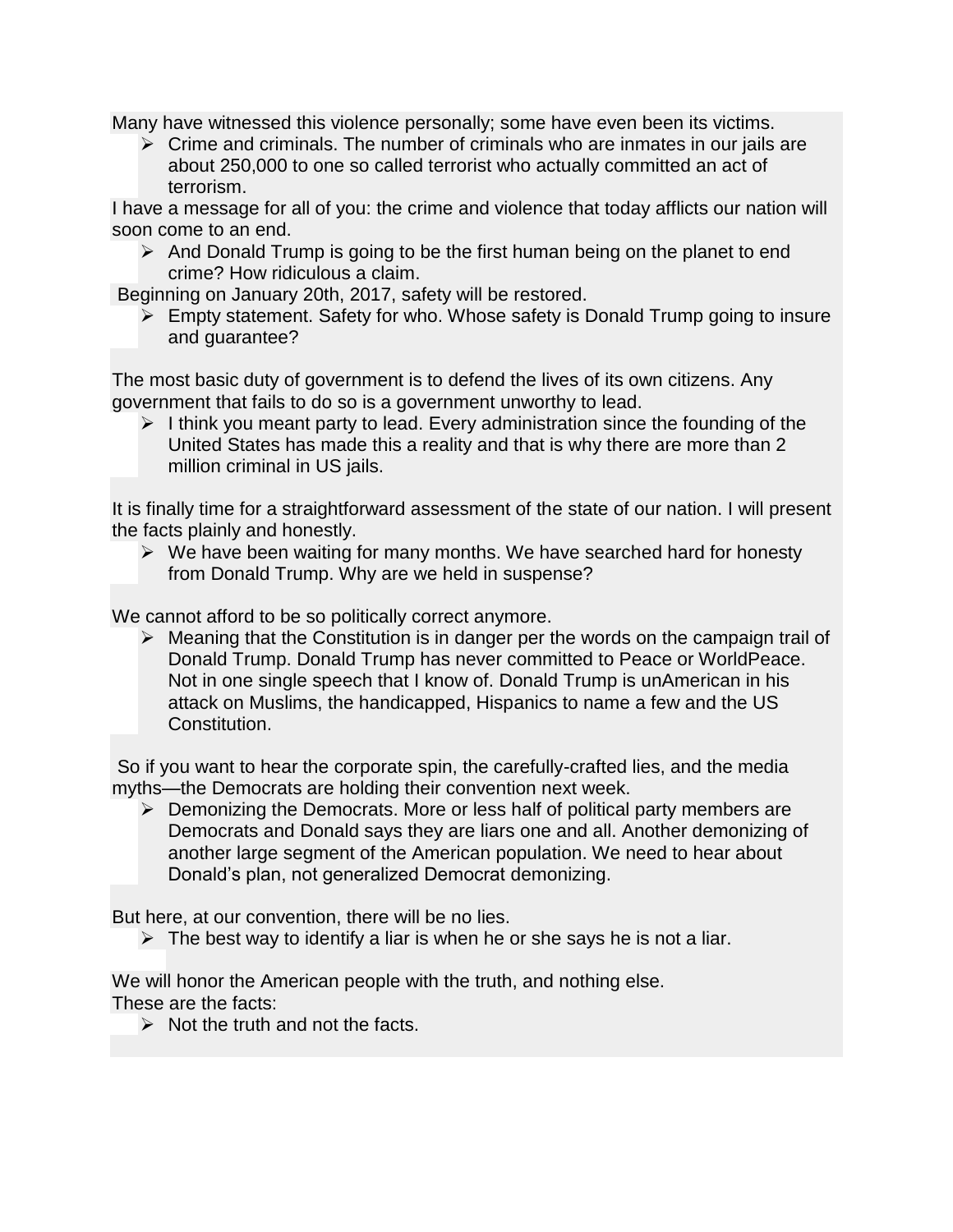Decades of progress made in bringing down crime are now being reversed by this Administration's rollback of criminal enforcement. Homicides last year increased by 17 percent in America's fifty largest cities. That's the largest increase in 25 years. In our nation's capital, killings have risen by 50 percent. They are up nearly 60 percent in nearby Baltimore. In the President's hometown of Chicago, more than 2,000 people have been the victims of shootings this year alone. And almost 4,000 have been killed in the Chicago area since he took office.

 Why is there not a comparison to the Administration of George W. Bush. What are those statistics? I need to see alleged facts like these in context and when they are not, they are suspect in my logical mind.

The number of police officers killed in the line of duty has risen by almost 50 percent compared to this point last year.

 $\triangleright$  Yes by three criminally insane men have the stats risen. Take out those killings and what do we have statistically.

Nearly 180,000 illegal immigrants with criminal records, ordered deported from our country, are tonight roaming free to threaten peaceful citizens.

 $\triangleright$  So Donald is saying the police are not doing their job and immigration is not doing its job even though there are over 2 million inmates in American jails.

The number of new illegal immigrant families who have crossed the border so far this year already exceeds the entire total from 2015. They are being released by the tens of thousands into our communities with no regard for the impact on public safety or resources.

 $\triangleright$  The cause of this problem is the fact that Americans employ illegal aliens. If that were not so, the illegal alien problem would virtually disappear. Same as the drug problem. The problem is the Americans who buy and use illegal drugs. Stop the drug use, or legalize it and the drug violence goes away.

One such border-crosser was released and made his way to Nebraska. There, he ended the life of an innocent young girl named Sarah Root. She was 21 years old, and was killed the day after graduating from college with a 4.0 Grade Point Average. Her killer was then released a second time, and he is now a fugitive from the law.

 $\triangleright$  Did you say ONE Donald?

I've met Sarah's beautiful family. But to this administration, their amazing daughter was just one more American life that wasn't worth protecting. One more child to sacrifice on the altar of open borders.

> This sounds like Donald is going to guarantee an end of criminals and mentally ill criminals in America. He is going to travel to each home of each victim of an crime and say something to them to make things better, AFTER THE FACT.

## What about our economy?

Again, I will tell you the plain facts that have been edited out of your nightly news and your morning newspaper: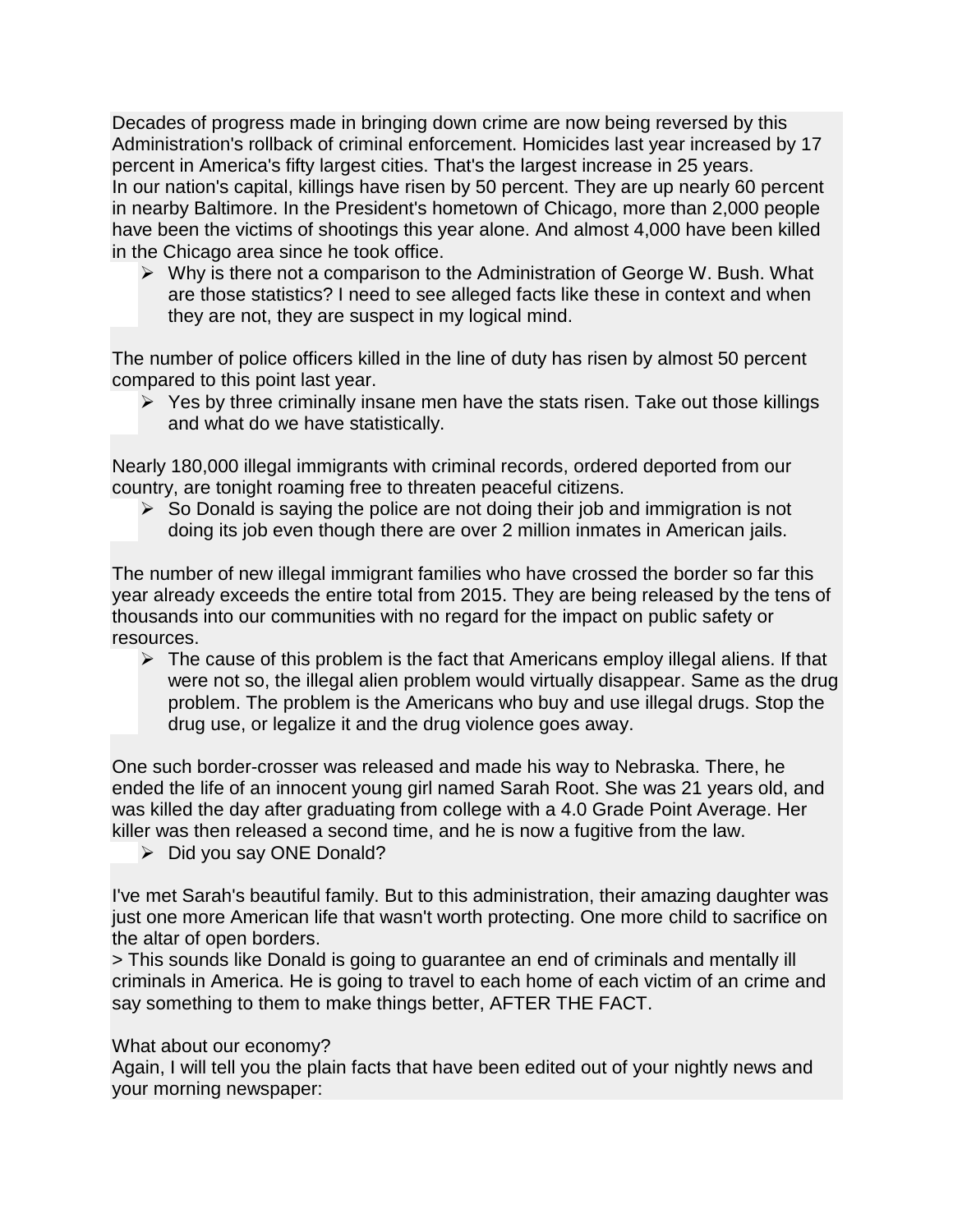Nearly four in 10 African-American children are living in poverty, while 58% of African-American youth are not employed. 2 million more Latinos are in poverty today than when President Obama took his oath of office less than eight years ago. Another 14 million people have left the workforce entirely.

 $\triangleright$  And where do the White stats stand in this?

Household incomes are down more than 4 thousand dollars since the year 2000 - 16 years ago.

 $\triangleright$  And this compares how to the administration of George W. Bush?

Our trade deficit in goods reached nearly 800 billion dollars last year alone.

 $\triangleright$  And this compares how to the administration of George W. Bush another Pied Piper.

The budget is no better. President Obama has almost doubled our national debt to more than trillion dollars, and growing.

 $\triangleright$  And how does this compare to the \$2+ Trillion wars of George W. Bush in Iraq and Afghanistan?

Yet, what do we have to show for it? Our roads and bridges are falling apart,

 $\triangleright$  Always. Nature is the cause.

our airports are in Third World condition,

 $\triangleright$  I thought there were going to be no lies?

and 43 million Americans are on food stamps.

> Compared to the administration of George W. Bush, where are those stats.

Now let us consider the state of affairs abroad.

Not only have our citizens endured domestic disaster,

> Domestic disaster. Seems to me things are pretty much business as usual.

but they have lived through one international humiliation after another.

> Do tell what those humiliations are?

We all remember the images of our sailors being forced to their knees by their Iranian captors at gunpoint.

 $\triangleright$  Was this on Obama's watch? Have you been to the VA and checked on the lives wasted by the George W. Bush wars?

This was just prior to the signing of the Iran deal, which gave back to Iran 150 billion dollars and gave us nothing - it will go down in history as one of the worst deals ever negotiated.

 $\triangleright$  I have not heard that it was the worst deal in American history. What I do know is that Obama has started no new wars. He has only cleaned up the George W. Bush / Dick Cheney wars.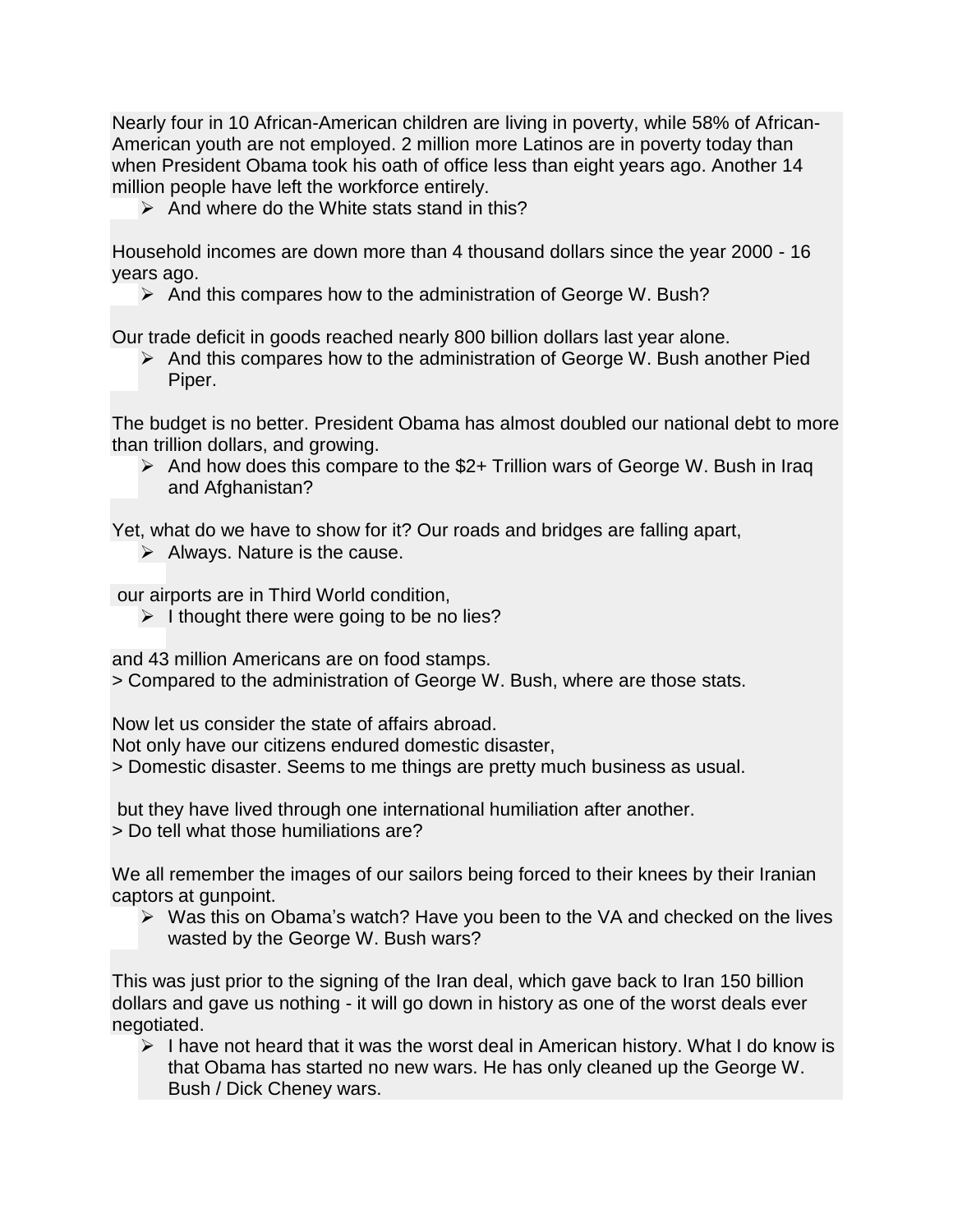Another humiliation came when President Obama drew a red line in Syria - and the whole world knew it meant nothing.

 $\triangleright$  Actually the whole world agreed to do nothing in Syria except Russia. And we are not at war with Russia are we Donald?

In Libya, our consulate - the symbol of American prestige around the globe - was brought down in flames.

 $\triangleright$  Yes. Collateral damage of George W. Bush destabilizing the Middle East on the lies of weapons of mass destruction and a Saddam Al Qaeda link.

America is far less safe

 $\triangleright$  No it is not. Crime rates overall are about the same and the police are adjusting to the increases. Tell us which police departments are not doing their jobs Donald.

- and the world is far less stable

> Since George W. Bush destabilized the Middle East.

- than when Obama made the decision to put Hillary [Clinton](http://abcnews.go.com/topics/news/whitehouse/hillary-clinton.htm) in charge of America's foreign policy. I am certain it is a decision he truly regrets.

> Obama was in charge as President. The buck stops at the White House. You are responsible for the bad acts of your bad employees. The President is responsible for his. Right Donald?

Her bad instincts and her bad judgment - something pointed out by Bernie Sanders are what caused so many of the disasters unfolding today.

 $\triangleright$  OK other than the emails which she had been cleared of, what are you talking about Donald?

Let's review the record. In 2009, pre-Hillary, ISIS was not even on the map.

 $\triangleright$  ISIS is collateral damage of George W. Bush destabilizing the Middle East.

Libya was stable. Egypt was peaceful. Iraq was seeing a reduction in violence. Iran was being choked by sanctions. Syria was under control.

 Have you heard of Arab Spring Donald? The collateral damage of the George W. Bush wars in Iraq and Afghanistan?

After four years of Hillary Clinton, what do we have?

 $\triangleright$  What we do not have is any new wars in the last 8 years Donald. Trillion dollar wars Donald.

ISIS has spread across the region, and the world.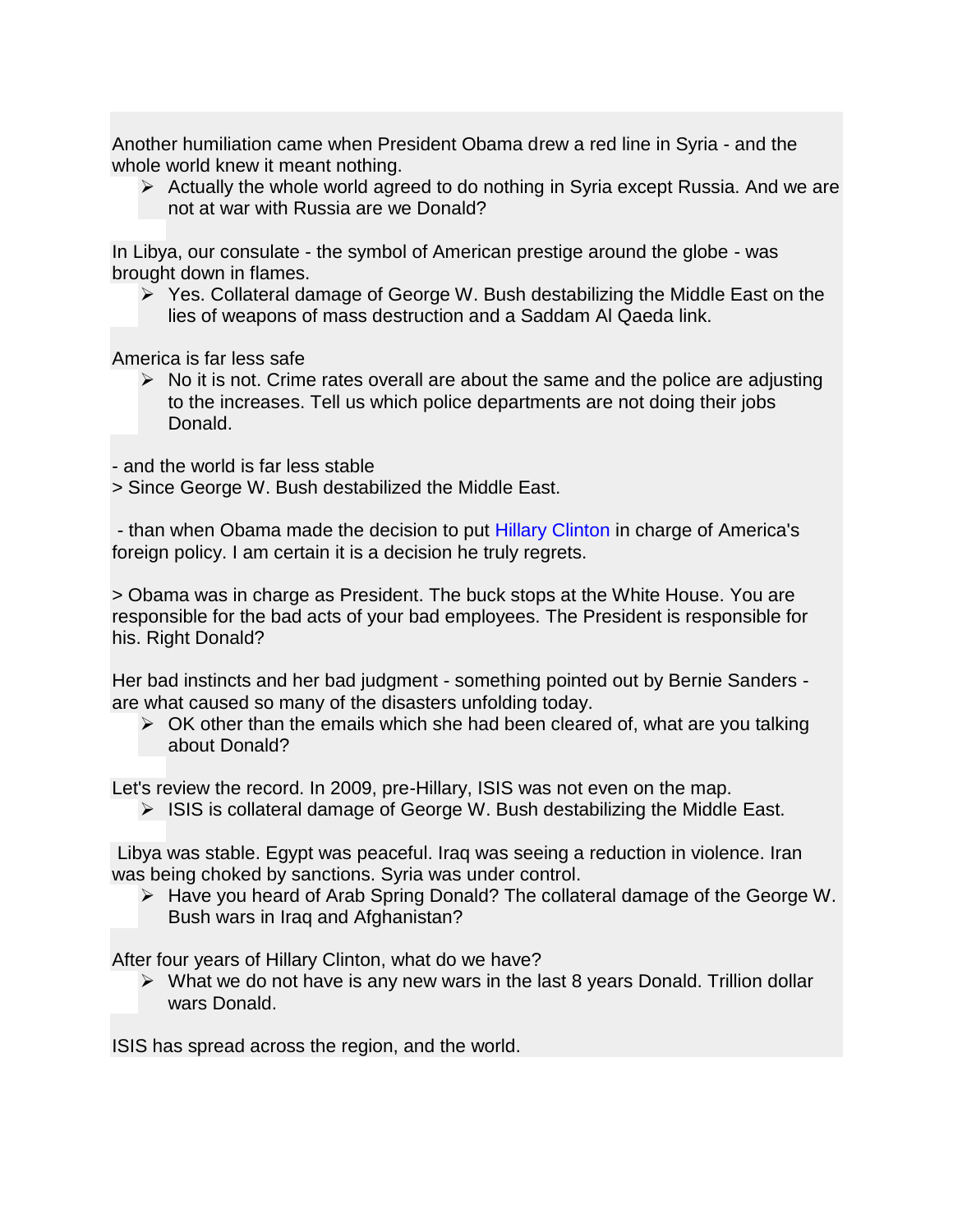$\triangleright$  Yes due to a lack of resolve in the free world. Due to George W. Bush blindsiding so many nations in his Coalition of the willing. But no lack of resolve from Russia. What are you going to do about Russia in Syria and the Crimea.

Libya is in ruins, and our Ambassador and his staff were left helpless to die at the hands of savage killers.

 $\triangleright$  The order was sent to intervene and it was not followed up on. I think that is what we have come to find out generally speaking.

Egypt was turned over to the radical Muslim brotherhood, forcing the military to retake control.

 $\triangleright$  And Hillary did this? And that brotherhood was crushed internally if I remember right?

Iraq is in chaos.

 $\triangleright$  Iraq has been in potential chaos due to Sunnis and Shites for a millennium. Saddam had it all under control until George W. Bush dethroned him over lies about weapons of mass destruction and a Saddam Al Qaeda link.

Iran is on the path to nuclear weapons.

 $\triangleright$  Yes it is. Always has been. Israel has an undeclared nuclear arsenal. Why would Iran not want one too? Make Israel declare its nuclear arsenal and then get rid of it and you wont have any other Middle East country wanting one.

Syria is engulfed in a civil war and a refugee crisis that now threatens the West.

 $\triangleright$  Nothing new here. Just a lack of resolve of the world to deal with Assad. And Obama refusing to go it alone and enter the USA in an impossible, worse that Iraq and Afghanistan cloned war.

After fifteen years of wars in the Middle East, after trillions of dollars spent and thousands of lives lost, the situation is worse than it has ever been before.

 $\triangleright$  Yelp. George W. Bush. He started it with lies and manipulation and burned almost all our allies. He used up all the American credit. There will be no more American led coalitions into the Middle East.

This is the legacy of Hillary Clinton: death, destruction, terrorism and weakness.

 $\triangleright$  Absolutely this is the legacy of George W. Bush, who was a Republican by the way. Tell us how you are different from George W. Bush.

But Hillary Clinton's legacy does not have to be America's legacy.

 $\triangleright$  Did Hillary do any good on her watch Donald? Where were you when Hillary was boots on the ground handling many world issues that never made the headlines. Where were you? What is on your resume' for that period. I never read a single statement from you about how bad she was before the campaign. She was there. You were off making money. You have no experience. The opinions of those on the sidelines has no value, no traction, ever.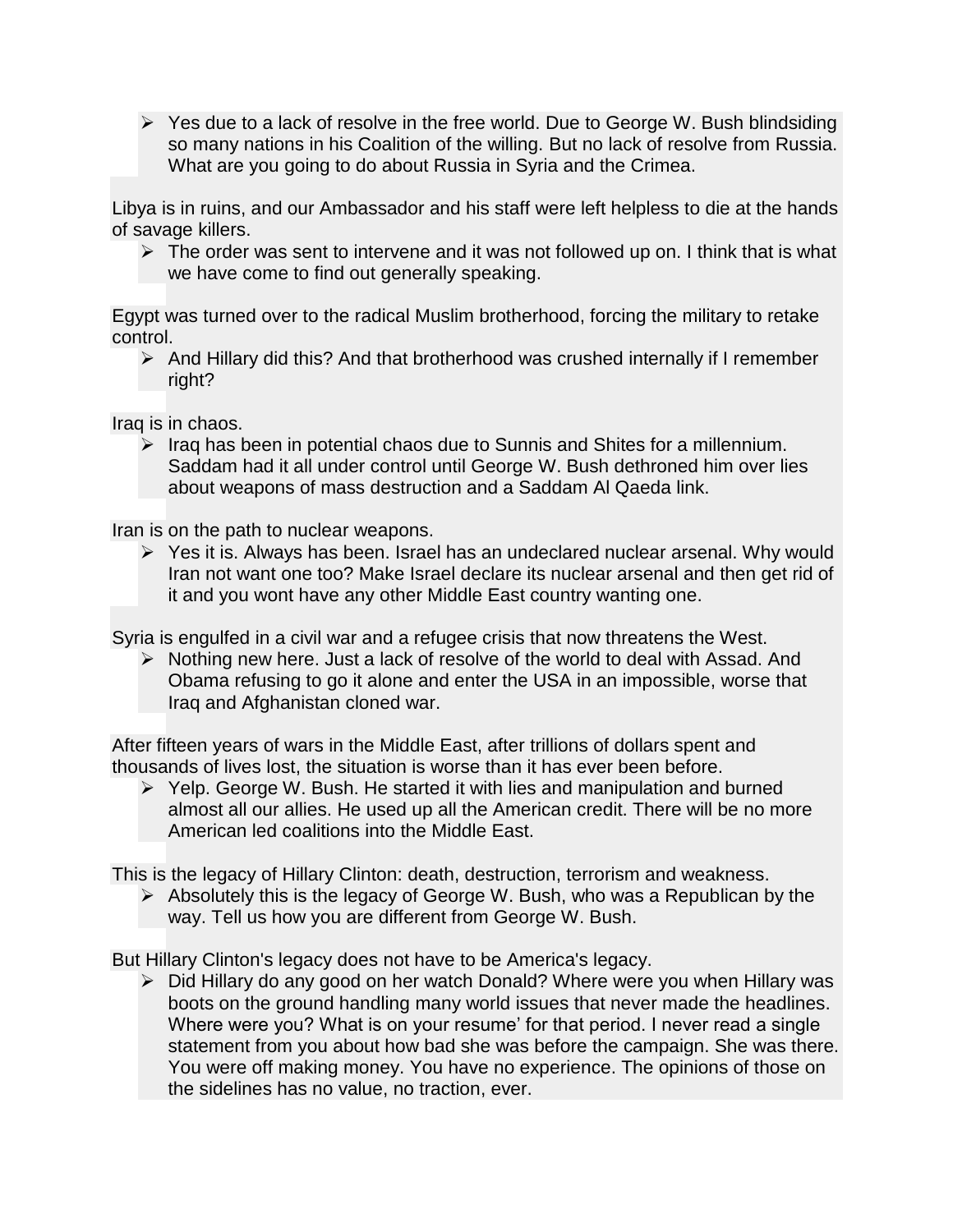The problems we face now - poverty and violence at home, war and destruction abroad - will last only as long as we continue relying on the same politicians who created them.

 $\triangleright$  Yelp and that would be the Republicans like George W. Bush.

A change in leadership is required to produce a change in outcomes.

 $\triangleright$  Yelp. Obama is leaving without starting new wars because his 8 years is up. Not because he was impeached like Richard Nixon the Republican.

Tonight, I will share with you my plan of action for America.

The most important difference between our plan and that of our opponents, is that our plan will put America First.

> Really. We are going to turn back the clock 100 years with you at the helm. You are not a politician Donald. You are a reality star with no significant involvement in politics. You have nothing political on your resume. Not a single bit of political activism except buying off politicians to increase your financial empire.

Americanism, not globalism, will be our credo.

 $\triangleright$  Isolationism is what you are proposing. A withdrawal from world affairs. Exiting the UN. An American Brexit. Is that the plan. Step back and give China the helm? Is that your plan Donald?

As long as we are led by politicians who will not put America First, then we can be assured that other nations will not treat America with respect.

 $\triangleright$  How exactly has Obama sold out America.

This will all change when I take office.

- $\triangleright$  Let me remind all Americans that the last true businessman President was Calvin Coolidge. The guys who was on watch when the Depression of 1929 hit. That scares me more than anything else. Electing another businessman President.
- $\blacktriangleright$

The American People will come first once again.

 $\triangleright$  America is being eclipsed by China. You know, the place where American jobs have gone. We are financing their rise to power. So they have the jobs, now let's abdicate our global responsibilities as well.

My plan will begin with safety at home - which means safe neighborhoods, secure borders, and protection from terrorism. There can be no prosperity without law and order.

 $\triangleright$  Ok so the cops are not doing their jobs. Immigration is not doing its job. And you are going to build a feudal wall to keep out the Hispanics who you demean like that judge in your University lawsuit.

On the economy, I will outline reforms to add millions of new jobs and trillions in new wealth that can be used to rebuild America.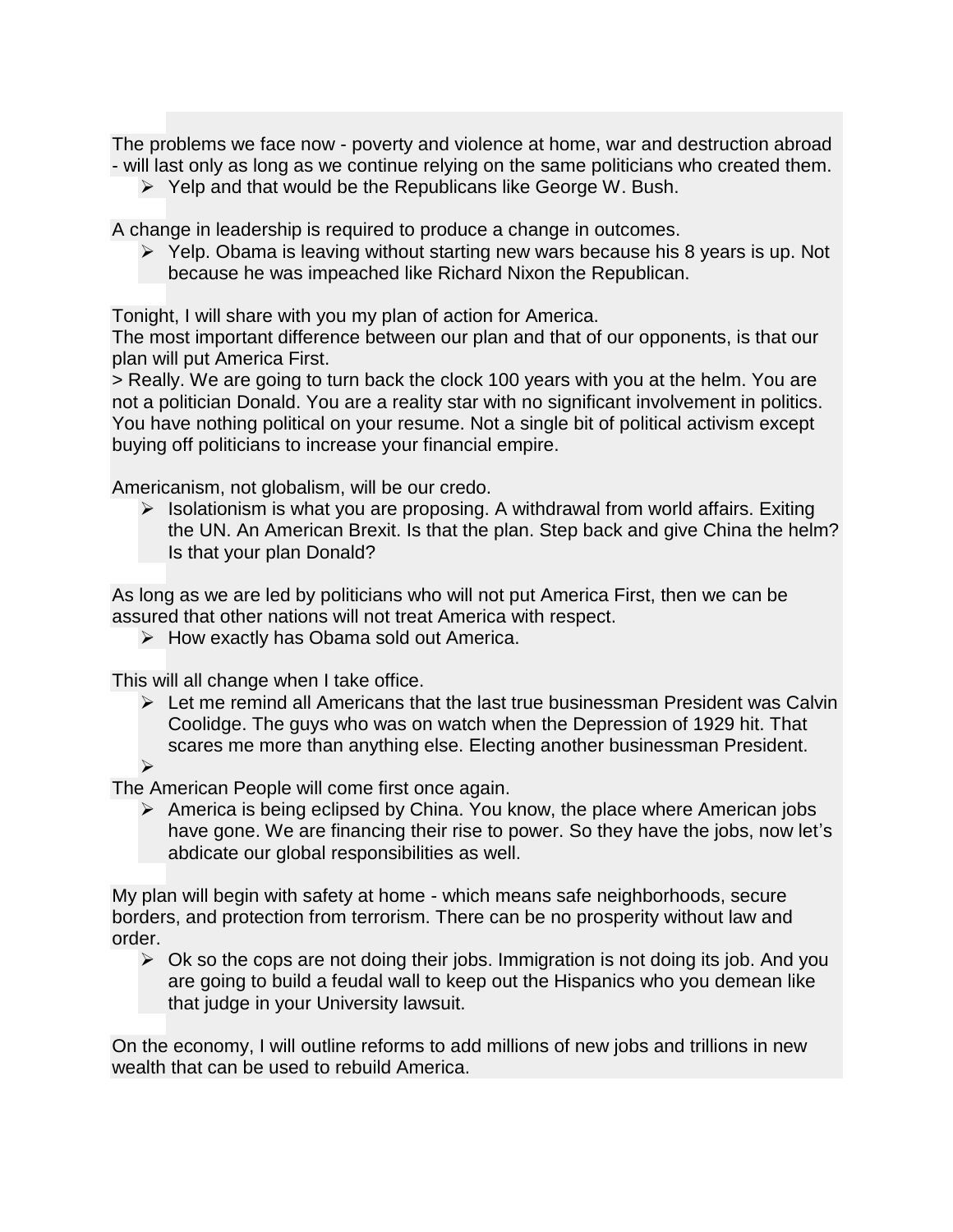$\triangleright$  Why has no plan been presented from your first day on the campaign trail? You have no plan Donald. But you have is a history of bankruptcies and taking advantage by way of bankruptcies to increase your wealth.

A number of these reforms that I will outline tonight will be opposed by some of our nation's most powerful special interests.

 $\triangleright$  Well my memory is that the Republicans have been against everything over the last 4 years. They have shut down the government. They have refused to negotiate. They have refused to replace a Supreme Court justice. They have refused to acknowledge global warming.

 $\blacktriangleright$ That is because these interests have rigged our political and economic system for their exclusive benefit.

 $\triangleright$  The Republicans are in charge of the Senate. You are pointing a finger at them?

Big business, elite media and major donors are lining up behind the campaign of my opponent because they know she will keep our rigged system in place.

 $\triangleright$  Well Donald speak to the issue that if you try to self finance your campaign from here on out, you will be truly bankrupt. You will be selling pencils in front of Trump Tower.

They are throwing money at her because they have total control over everything she does.

 $\triangleright$  They are throwing money at her because that is now the American way of campaign finance. A program the Republicans supported with great enthusiasm.

She is their puppet, and they pull the strings.

 $\triangleright$  Any politician who takes money from anyone becomes a puppet. That is the American way.

That is why Hillary Clinton's message is that things will never change.

What specifics are you talking about here Donald?

My message is that things have to change - and they have to change right now.

 $\triangleright$  Really and politically you have no experience. In politics money is not the only issue. Your life is about money. Your template of life is about money. Your template has not been the US Constitution. You have no experience except that of a one trick money pony.

Every day I wake up determined to deliver a better life for the people all across this nation that have been ignored, neglected and abandoned.

 $\triangleright$  Donald your ego and your control of billions of dollars makes you so far out of touch with the average American that it astounds me that any of them support you. You are a made for TV cartoon otherwise known as reality TV. When there is nothing real about TV.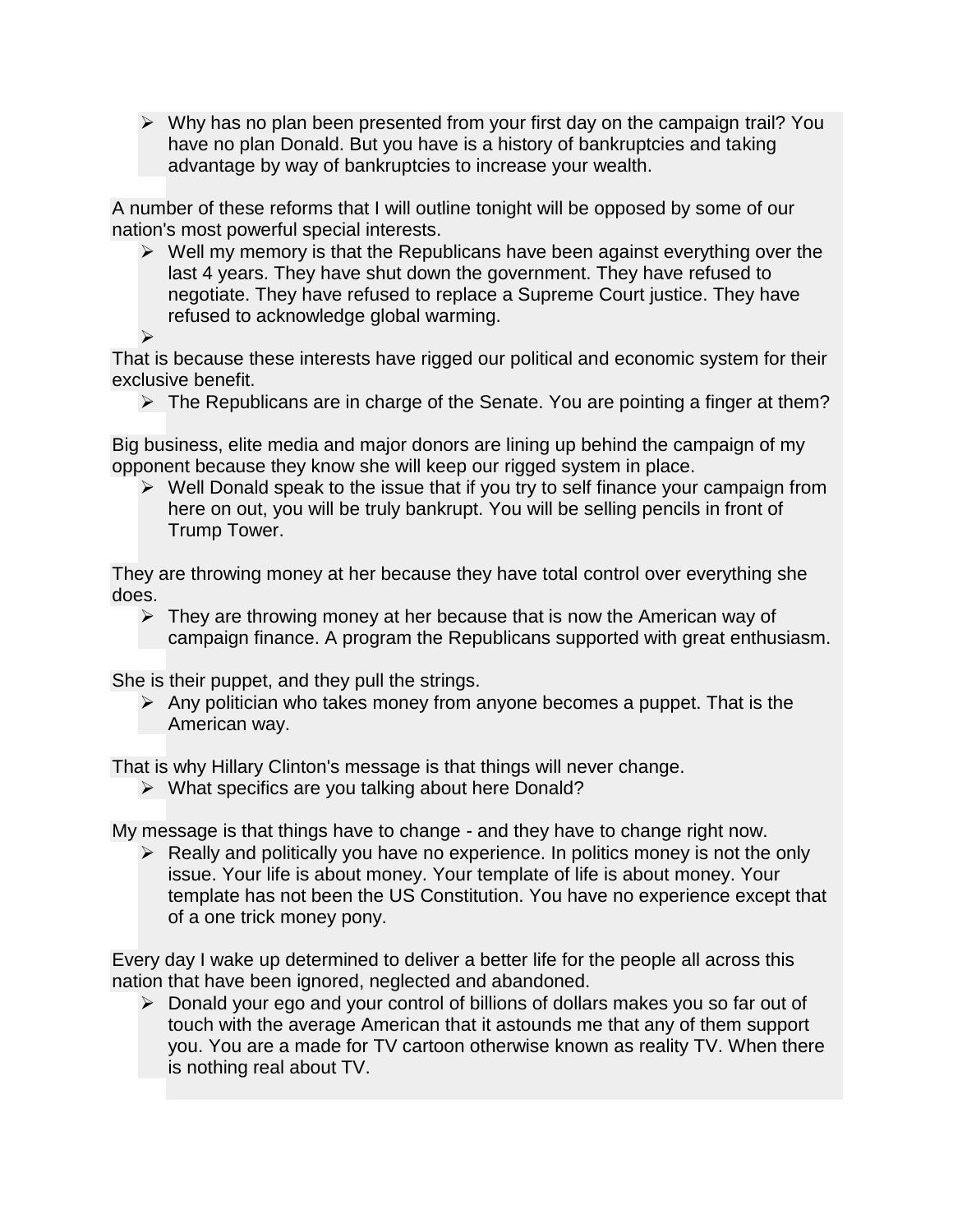I have visited the laid-off factory workers, and the communities crushed by our horrible and unfair trade deals.

 $\triangleright$  OK so tell me what you have don't with your billions to make a difference over your lifetime.

These are the forgotten men and women of our country. People who work hard but no longer have a voice.

I AM YOUR VOICE.

 $\triangleright$  No you are the voice of billionaires. That is the reality.

I have embraced crying mothers who have lost their children because our politicians put their personal agendas before the national good.

 $\triangleright$  What exactly are you talking about here?

I have no patience for injustice, no tolerance for government incompetence, no sympathy for leaders who fail their citizens.

 $\triangleright$  Really. You mean no tolerance for politicians who have not bent to your monetary goals over the years. That was the only use you have had for politics until you decided to try to become President.

When innocent people suffer, because our political system lacks the will, or the courage, or the basic decency to enforce our laws

 $\triangleright$  Bashing the police again, Donald?

- or worse still, has sold out to some corporate lobbyist for cash - I am not able to look the other way.

> Now we are in your reality Donald. Paying lobbyist to make money. That is your meat right Donald. Always has been. Right Donald?

And when a Secretary of State illegally stores her emails on a private server, deletes 33,000 of them so the authorities can't see her crime, puts our country at risk, lies about it in every different form and faces no consequence - I know that corruption has reached a level like never before.

 $\triangleright$  I think your beef is with the FBI. They are the corrupt ones who found her innocent or not worth prosecuting. Right Donald. The FBI is corrupt. And the police are not doing their jobs.

When the FBI Director says that the Secretary of State was "extremely careless" and "negligent," in handling our classified secrets, I also know that these terms are minor compared to what she actually did.

 $\triangleright$  Well tell us what she actually did Donald. You having been there at the time.

They were just used to save her from facing justice for her terrible crimes.

 $\triangleright$  Again. The FBI is corrupt. We can't trust them Right Donald?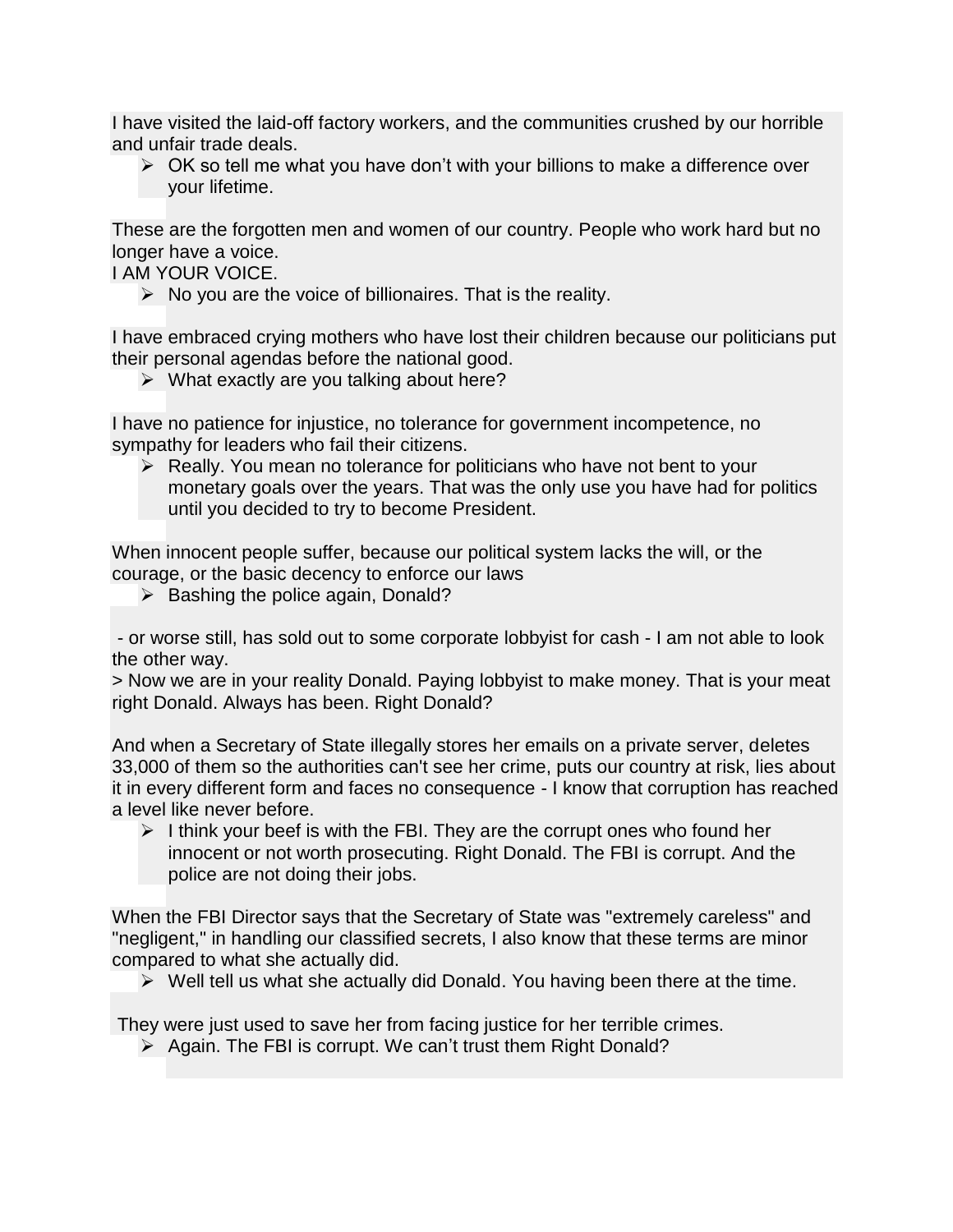In fact, her single greatest accomplishment may be committing such an egregious crime and getting away with it - especially when others, who have done far less, have paid so dearly.

 $\triangleright$  Where were you when all this was going on? How were you engaged? The fact is that you could have cared less. As I said, you have no history as a political activist much less a politician.

When that same Secretary of State rakes in millions of dollars trading access and favors to special interests and foreign powers I know the time for action has come.

- $\triangleright$  Did she read your book, The Art of the Deal Donald? Did she. Is that your message.
- $\blacktriangleright$

I have joined the political arena so that the powerful can no longer beat up on people who cannot defend themselves.

 $\triangleright$  You are the powerful Donald. That is your place in America. Who did you beat up and screw over in the art of the deal?

Nobody knows the system better than me,

 $\triangleright$  And now some real truth for the first time from Donald. An admission.

which is why I alone can fix it.

 $\triangleright$  Fix it to whose benefit Donald.

I have seen firsthand how the system is rigged against our citizens,

 $\triangleright$  And you being the smartest financial guy on the planet knew how to turn your knowledge into MONEY.

just like it was rigged against Bernie Sanders - he never had a chance. But his supporters will join our movement, because we will fix his biggest issue: trade deals that strip our country of its jobs and wealth.

 $\triangleright$  So why is Bernie not your running mate? Two cutting edge reformers to hear you tell it.

Millions of Democrats will join our movement, because we are going to fix the system so it works fairly, and justly, for each and every American.

 $\triangleright$  For a man who has a life history of the art of the deal manipulating the system, why would you want to fix it. And maybe the better question is why have you not been active in fixing the system before now as opposed to using it to make MONEY.

In this cause, I am proud to have at my side the next Vice President of the United States: Governor Mike Pence of Indiana.

 $\triangleright$  Never heard of him until you chose him.

We will bring the same economic success to America that Mike brought to Indiana.

 $\triangleright$  Tell us about these successes.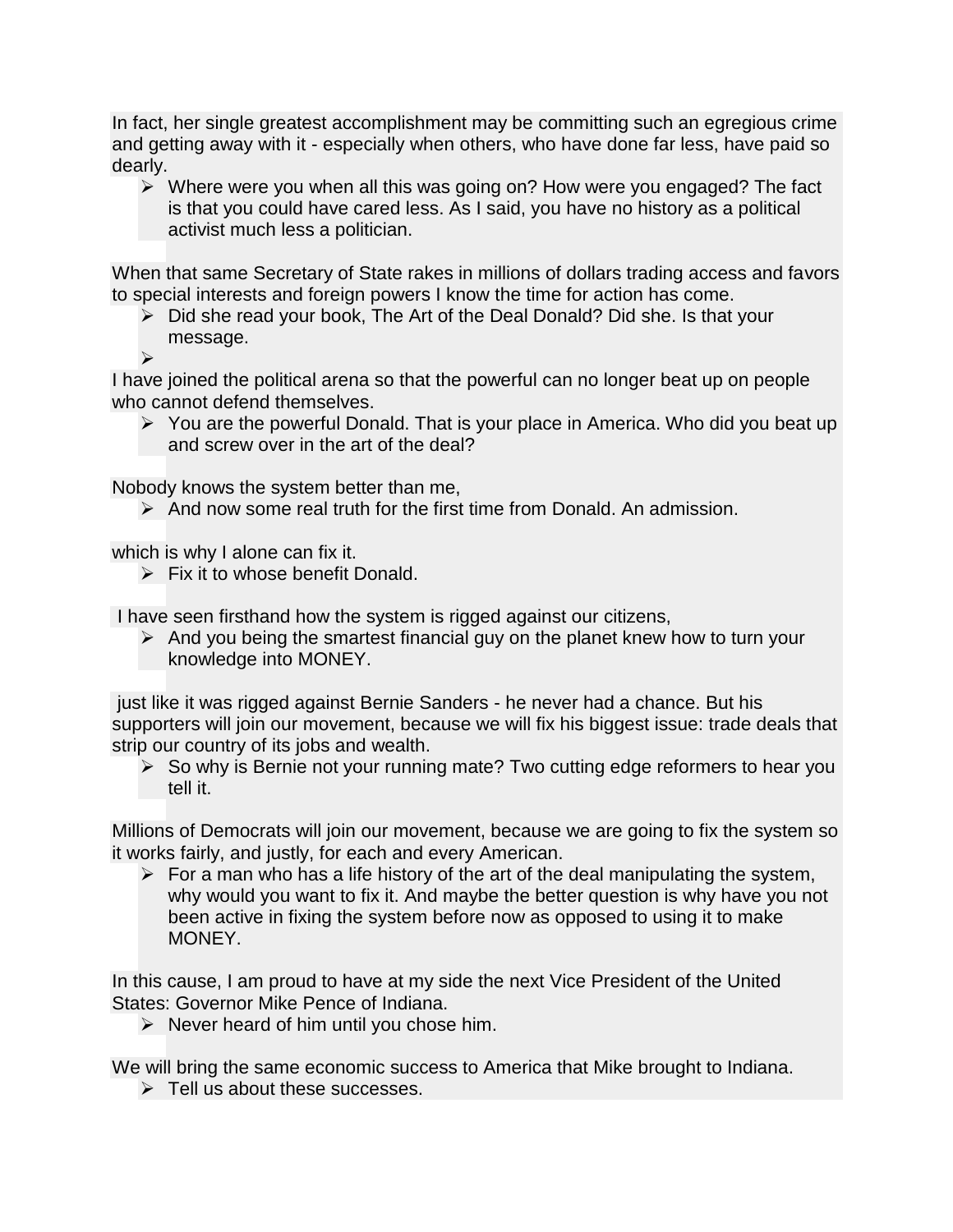He is a man of character and accomplishment. He is the right man for the job.

 $\triangleright$  The right lackey for you.

The first task for our new Administration will be to liberate our citizens from the crime and terrorism and lawlessness that threatens their communities.

 $\triangleright$  More police bashing. How are you going to reform all the police departments in the USA Donald to reduce crime?

America was shocked to its core when our police officers in Dallas were so brutally executed.

 $\triangleright$  Well you seem to be saying if they had been doing their job, the death would not have happened. So you seem to have an underlying message that you expected the murders based on the lack of the police to reduce crime and eventually the police would become victims. Right Donald.

Immediately after Dallas, we have seen continued threats and violence against our law enforcement officials.

 $\triangleright$  By insane criminals Not terrorist. Who the cops should have caught before they did their evil. Right Donald.

Law officers have been shot or killed in recent days in Georgia, Missouri, Wisconsin, Kansas, Michigan and Tennessee.

 $\triangleright$  Nothing new here Donald don't you know? It is a dangerous thankless job.

On Sunday, more police were gunned down in Baton Rouge, Louisiana. Three were killed, and three were badly injured.

An attack on law enforcement is an attack on all Americans.

 $\triangleright$  I heard the police killed the perpetrator. Seems like the police did their job and administered justice.

I have a message to every last person threatening the peace on our streets and the safety of our police: when I take the oath of office next year, I will restore law and order to our country.

 $\triangleright$  Look at the stats Donald. Other than cops being victims, this is America. Always has been. A violent society. But again, where was your activism on this issue Donald before you decided to cash in your reality TV chips on a run at the Presidency.

 $\blacktriangleright$ 

I will work with, and appoint, the best and brightest prosecutors and law enforcement officials to get the job done.

 $\triangleright$  So all the existing cops and prosecutors are incompetent, corrupt, useless public servants. Interesting.

In this race for the White House, I am the Law And Order candidate.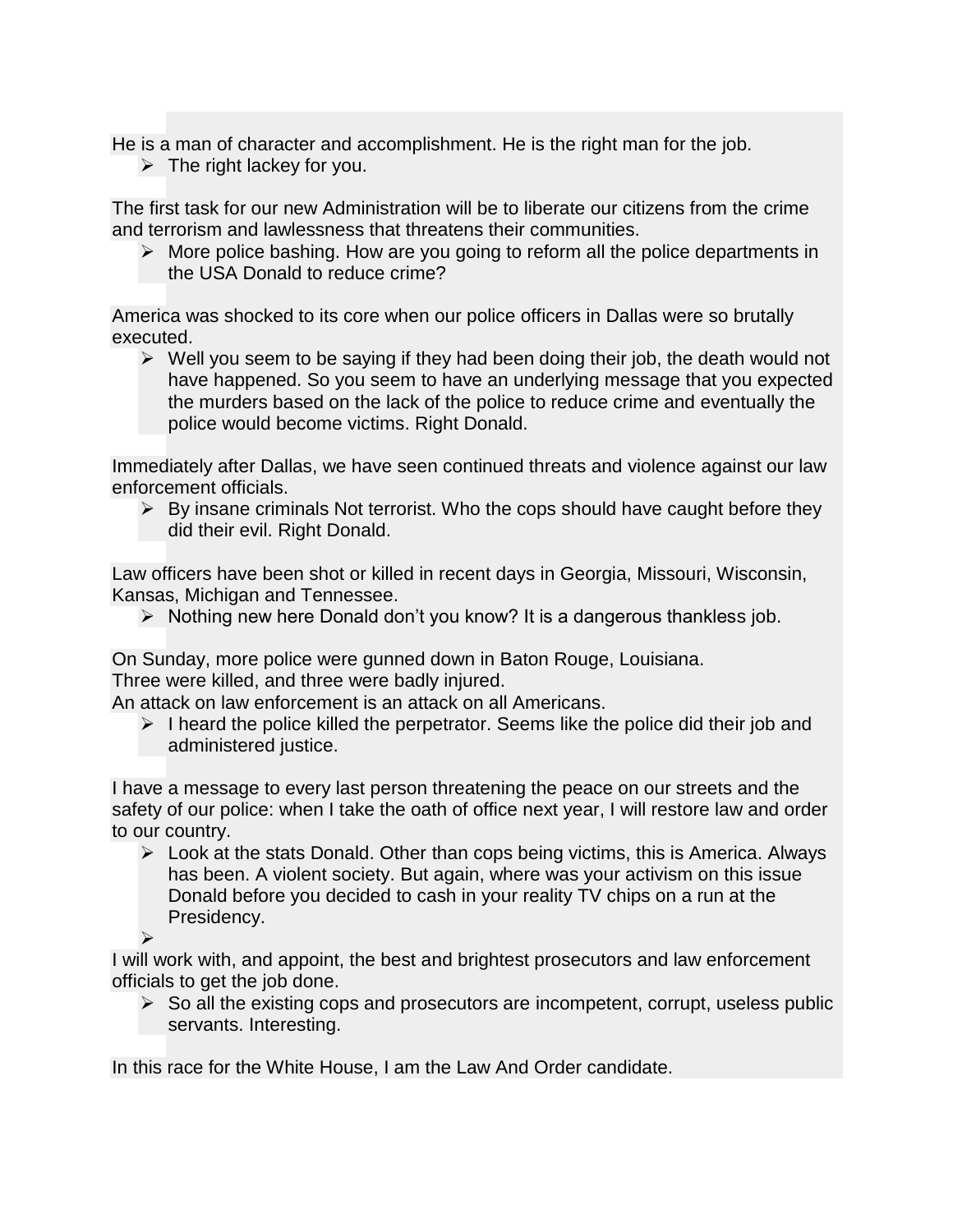$\triangleright$  Sorry I am laughing. You have no history in this area. No activism in this area. You are funny Donald but a scary funny if we look back and see Reaity TV is your benefactor.

The irresponsible rhetoric of our President, who has used the pulpit of the presidency to divide us by race and color, has made America a more dangerous environment for everyone.

 $\triangleright$  This is definitely a TV cop drama verbiage.

This Administration has failed America's inner cities. It's failed them on education. It's failed them on jobs. It's failed them on crime. It's failed them in every way and on every level.

 $\triangleright$  Except we are better off that under the Administration of George W. Bush who came close to crashing the world economy.

When I am President, I will work to ensure that all of our kids are treated equally, and protected equally.

 $\triangleright$  As long as they are perfect and beautiful and rich like your kids. Right Donald. And worthy productive member of society who have interests other than making money like your family tradition. Where is there political activism and charities?

Every action I take, I will ask myself: does this make life better for young Americans in Baltimore, Chicago, Detroit, Ferguson who have the same right to live out their dreams as any other child in America?

 $\triangleright$  We appreciate that. But will your policies make a difference for these young Americans. I doubt it. And where have you been in the past. Where is your activism. Hillary has a lifetime of being in politics As you have a lifetime of making as much money as you can in the art of the deal.

To make life safe for all our citizens, we must also address the growing threats we face from outside the country: we are going to defeat the barbarians of ISIS.

 $\triangleright$  Actually this is not possible without declaring a holy war on Islam. America is a secular government and ISIS is a radical religious society. No war is more complicated and fraught with negative consequences as is a holy war of what would be perceived as a Christian Nation fighting a Muslim Nation. Donald Trump knows less about world religions than he does about politics.

Once again, France is the victim of brutal Islamic terrorism. Men, women and children viciously mowed down. Lives ruined. Families ripped apart. A nation in mourning. The damage and devastation that can be inflicted by Islamic radicals has been proven over and over - at the World Trade Center, at an office party in San Bernardino, at the Boston [Marathon,](http://abcnews.go.com/topics/news/boston-marathon.htm) at a military recruiting center in Chattanooga, and many more.

 $\triangleright$  That is true. And to attack ISIS in a half baked campaign will increase these atrocities a 100 fold. Donald Trump is the last person I would choose to deal with ISIS. He represents everything Muslims hate. Most basically his beauty contests.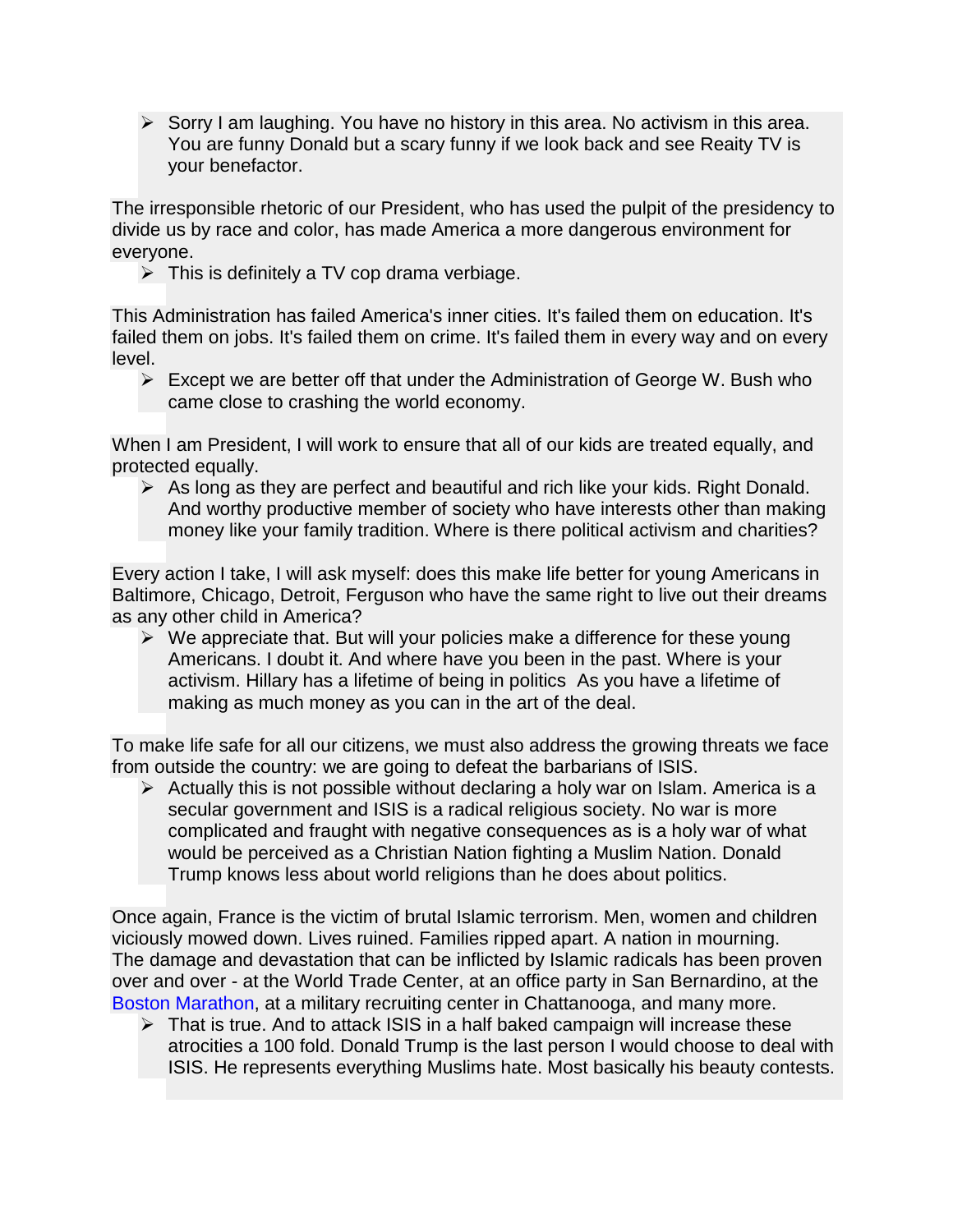Only weeks ago, in Orlando, Florida, 49 wonderful Americans were savagely murdered by an Islamic terrorist. This time, the terrorist targeted our LGBTQ community.

 $\triangleright$  Again this was one insane criminal not a concerted ISIS attack. One man. One sick man. Society is full of them. Fortunately, an extremely tiny percentage of the world human population.

As your President, I will do everything in my power to protect our LGBTQ citizens from the violence and oppression of a hateful foreign ideology.

 $\triangleright$  I think this was an American who did this. A Timothy McVeigh wannabe.

To protect us from terrorism, we need to focus on three things.

We must have the best intelligence-gathering operation in the world.

 $\triangleright$  We already have that.

We must abandon the failed policy of nation-building and regime change that Hillary Clinton pushed in Iraq, Libya, Egypt and Syria.

 $\triangleright$  No this is the program that George W. Bush initiated when he invaded Iraq and Afghanistan on lies of weapons of mass destruction and an Al Qaeda Saddam link and destabilized the Middle East. Whatever Hillary has done has been to react to and clean up that Pandora's box. Put the blame where it belongs, on George W. Bush, on the Republicans guilty by association.

Instead, we must work with all of our allies who share our goal of destroying ISIS and stamping out Islamic terror. This includes working with our greatest ally in the region, the State of Israel.

 $\triangleright$  This is the State of Israel that fosters terrorism in the Middle East with their treatment of Palestinians and Muslims in Israel. The last nation you want on your side in an attempt to create peace in the Middle East is Israel. Israel is not a democracy by American definition. It is a wannabe Theocracy like Iran.

Recently I have said that NATO was obsolete, because it did not properly cover terror, and also, that many of the member countries were not paying their fair share. As usual, the United States has been picking up the cost.

 $\triangleright$  As the United States always has in blood and money since WWI.

Shortly thereafter, it was announced that NATO will be setting up a new program in order to combat terrorism -- a true step in the right direction.

 $\triangleright$  Are you taking credit for this new policy Donald?

Lastly, we must immediately suspend immigration from any nation that has been compromised by terrorism until such time as proven vetting mechanisms have been put in place.

 $\triangleright$  For what purpose. The 7 million Muslims in America are with only a few instances loyal legal law abiding believers and supporters of the American way. I would say Immigration has done a good job of vetting Muslims.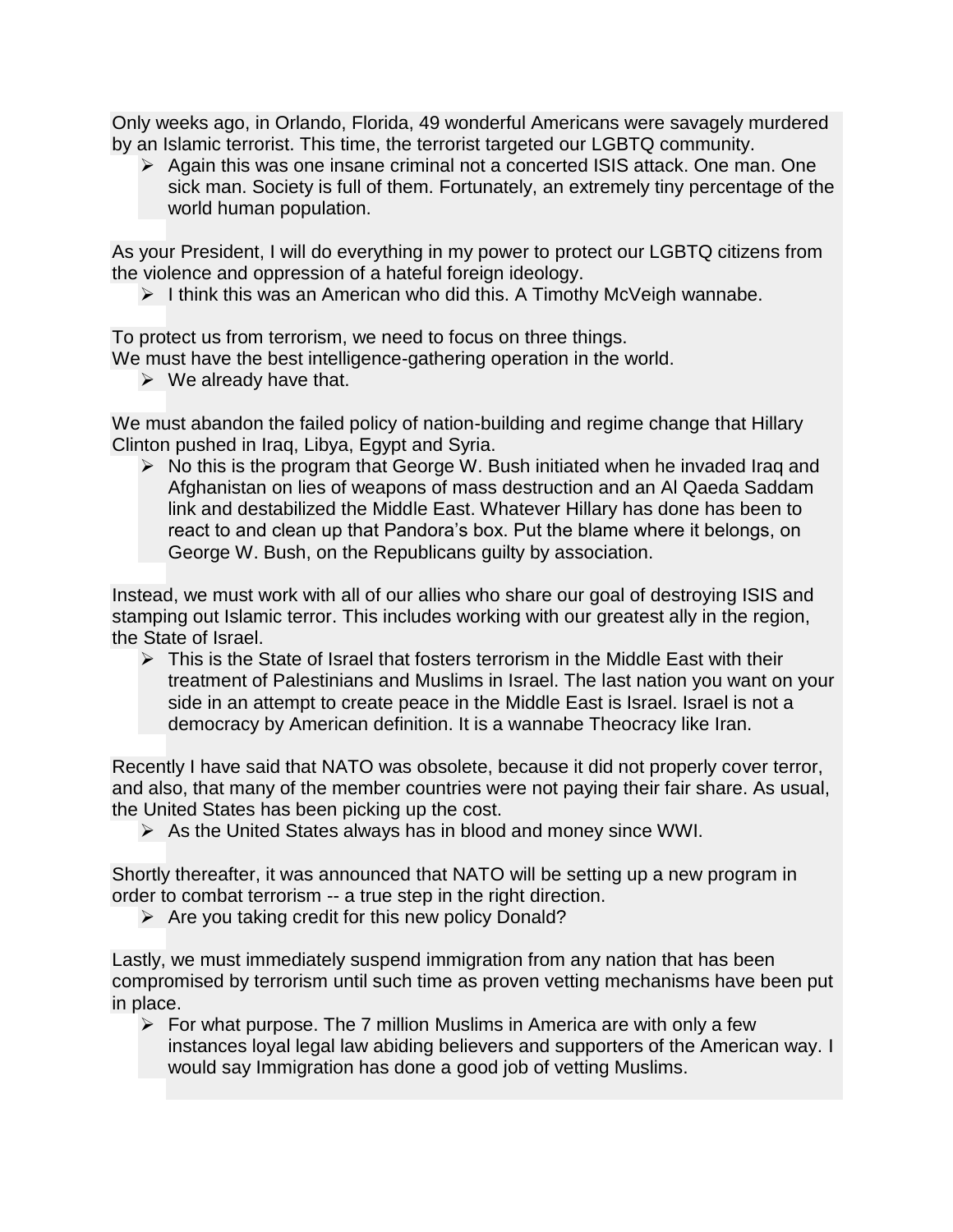My opponent has called for a radical 550 percent increase in Syrian refugees on top of existing massive refugee flows coming into our country under President Obama. She proposes this despite the fact that there's no way to screen these refugees in order to find out who they are or where they come from.

 $\triangleright$  As I said the proven history is that Immigration has done a really good job of screening and vetting. This is just more emotional rabble rousing by a man who wants to be President. An ego maniac with no political experience who sees a hundred billion dollar payoff through around the world contacts during and after the Presidency. Business deals that will make speaking engagements look penny ante.

I only want to admit individuals into our country who will support our values and love our people. Anyone who endorses violence, hatred or oppression is not welcome in our country and never will be.

 $\triangleright$  So far immigration has done a great job of this from day one. This is an appeal to the most ignorant of Americans. The most bigoted Americans whose ancestors supported slavery and genocide against the American Indians.

Decades of record immigration have produced lower wages and higher unemployment for our citizens, especially for African-American and Latino workers.

 $\triangleright$  Nonsense. Where are the stats.

We are going to have an immigration system that works, but one that works for the American people.

 $\triangleright$  We have that.

On Monday, we heard from three parents whose children were killed by illegal immigrants—Mary Ann Mendoza, Sabine Durden, and Jamiel Shaw. They are just three brave representatives of many thousands who have suffered so gravely.

 $\triangleright$  What about the victims of 2 million plus American grown criminals now serving time in American jails. Donald mentions 3 people. There 2 million that have been victimized probably 5 times their numbers meaning 10 million victims. Donald is bashing immigration which transcends all Presidents and the police departments all over America as incompetent and maybe he is suggesting subversive intent on their part.

Of all my travels in this country, nothing has affected me more deeply than the time I have spent with the mothers and fathers who have lost their children to violence spilling across our border.

 $\triangleright$  What about the victims of American grown criminals?

These families have no special interests to represent them.

 $\triangleright$  Really. You mean they don't get the same protection as all Americans. The cops do not protect them. Prosecutors do not prosecute their attackers. Donald Trump is a rabble rouser.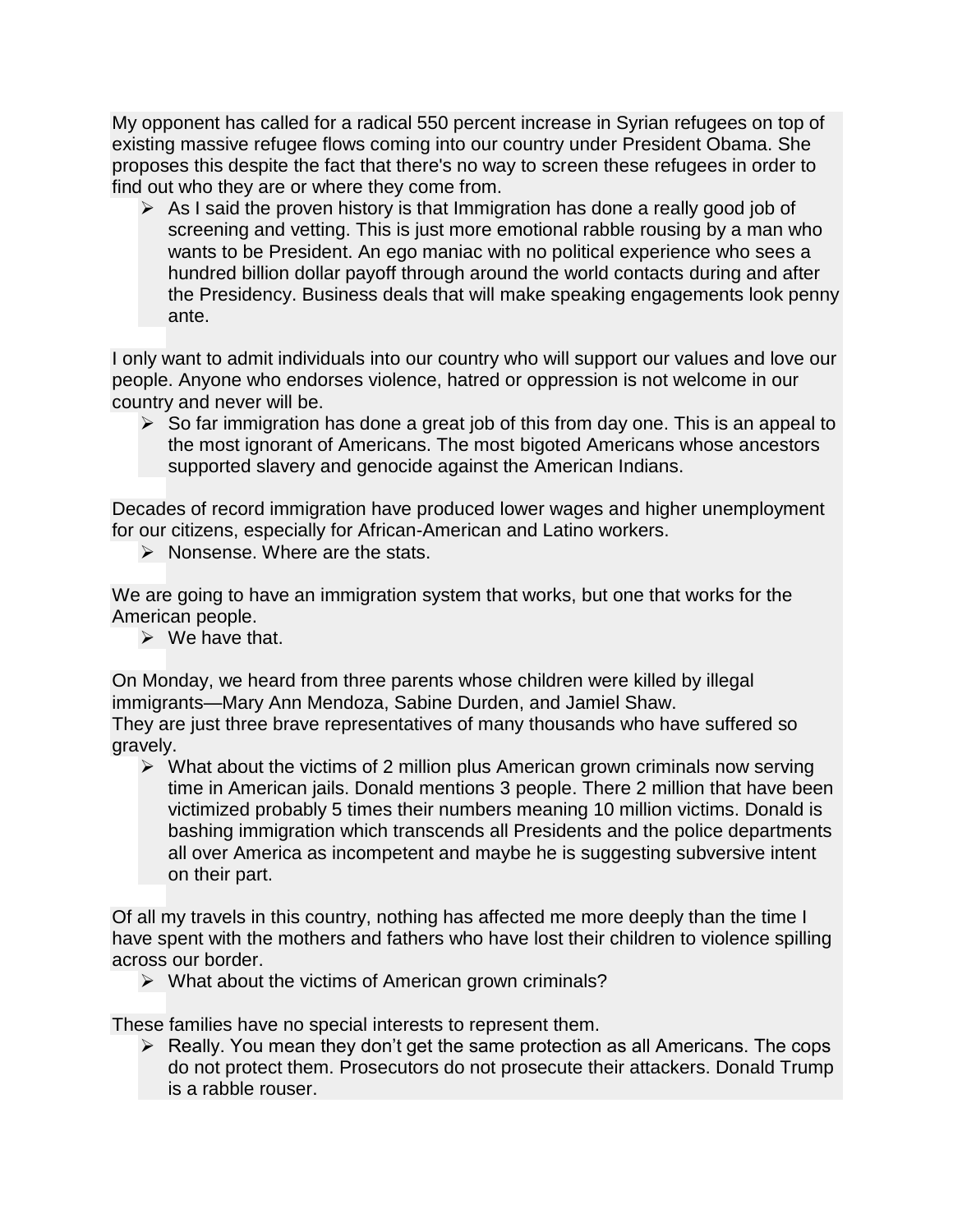There are no demonstrators to protest on their behalf.

 $\triangleright$  Really. Name one demonstration you have participated in Donald. Just one.

My opponent will never meet with them, or share in their pain.

 $\triangleright$  Really. That is what she has been doing her entire political career while you have been making money.

Instead, my opponent wants Sanctuary Cities.

But where was the sanctuary for Kate Steinle?

Where was the Sanctuary for the children of Mary Ann, Sabine and Jamiel? Where was the Sanctuary for all the other Americans who have been so brutally murdered, and who have suffered so horribly?

 $\triangleright$  This is a problem that goes back to Cain and Able. And now the great money maker is going to step in. I know of no Donald Trump charity. What comes to Donald Trump stays with Donald Trump.

These wounded American families have been alone.

But they are alone no longer.

 $\triangleright$  Sure they are. What has changed is Donald is a candidate with a whole helping of empathy. That will end if he is elected or not.

Tonight, this candidate and the whole nation stand in their corner to support them, to send them our love, and to pledge in their honor that we will save countless more families from suffering the same awful fate.

 $\triangleright$  Meaning they are Americans outside the American system like Palestinians in Israel and the occupied territories. Like Tibetans in China.

We are going to build a great border wall to stop illegal immigration, to stop the gangs and the violence, and to stop the drugs from pouring into our communities.

 $\triangleright$  A feudal wall along the border. What about the beaches surrounding American in the East and West and South. Human beings are not stupid. There is big money available for illegal immigration. Donald thinks a wall will stop it. For the determined there is the Canadian border. You want to stop illegal immigration give permits freely and keep track of who is here and deny children born to these permit holders citizenship. This change in the law will stop more illegal immigration that a Berlin wall in Mexico.

I have been honored to receive the endorsement of America's Border Patrol Agents, and will work directly with them to protect the integrity of our lawful immigration system. By ending catch-and-release on the border, we will end the cycle of human smuggling and violence. Illegal border crossings will go down. Peace will be restored. By enforcing the rules for the millions who overstay their visas, our laws will finally receive the respect they deserve.

 $\triangleright$  What no president has ever accomplished Donald Trump is going to do in just 4 years. Nonsense.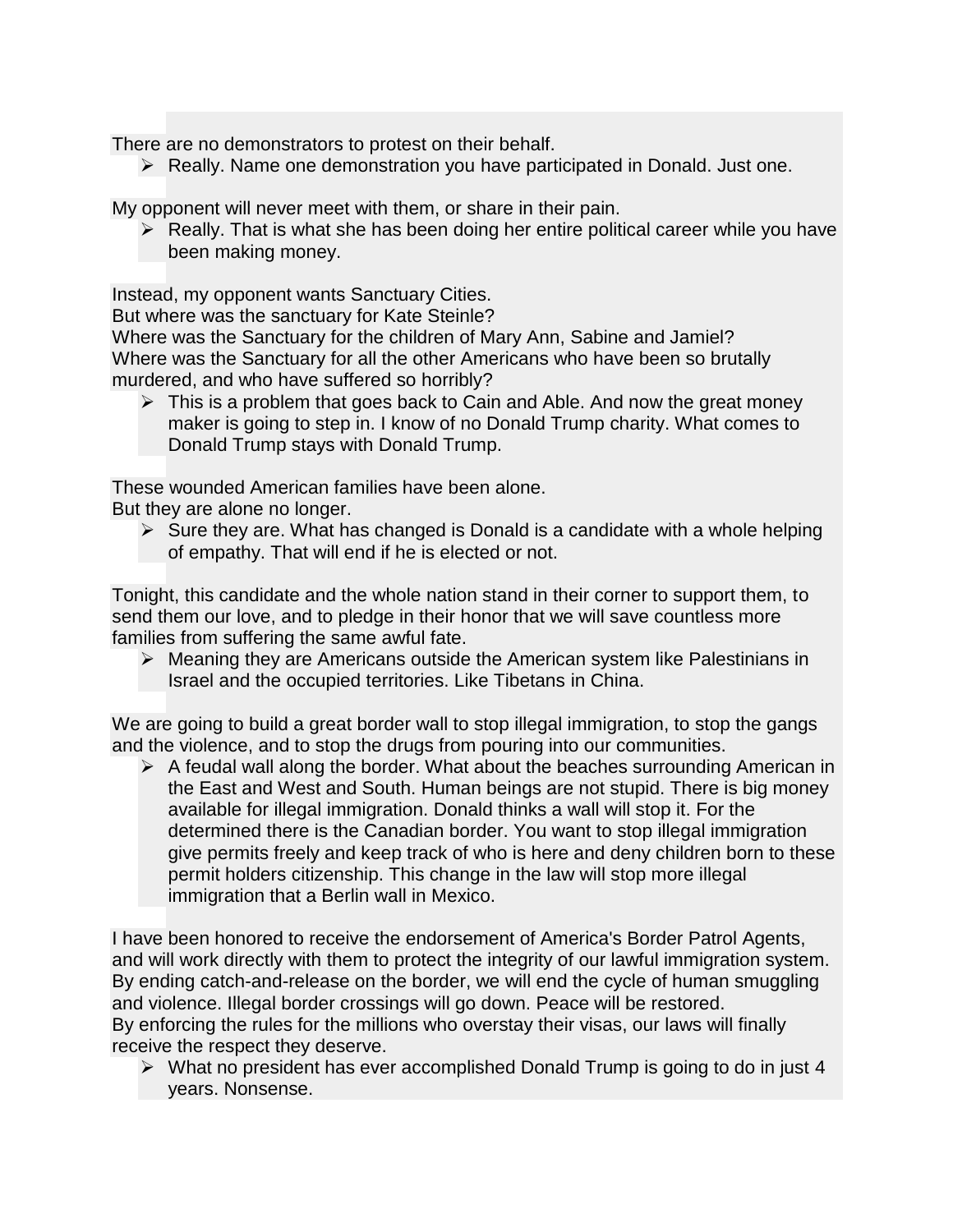Tonight, I want every American whose demands for immigration security have been denied - and every politician who has denied them - to listen very closely to the words am about to say.

On January 20th of 2017, the day I take the oath of office, Americans will finally wake up in a country where the laws of the United States are enforced.

 $\triangleright$  More police and criminal justice lawyers are being bashed. The police and prosecutors are not doing their job. Donald has not mentioned the mechanics of his plan to oversee, by a new Federal Police oversight bureaucracy. There is no other way. This is the unmentioned plan.

We are going to be considerate and compassionate to everyone. But my greatest compassion will be for our own struggling citizens.

 $\triangleright$  The first President to be a real President of the people. How wonderful.

My plan is the exact opposite of the radical and dangerous immigration policy of Hillary Clinton.

 $\triangleright$  Hillary has never created an immigration plan.

Americans want relief from uncontrolled immigration.

 $\triangleright$  Then Donald, make it a Federal criminal penalty with a 5 year minimum jail sentence to hire illegal aliens. What a foolish person this Donald Trump is. And a rabble rouser as well.

Communities want relief. Yet Hillary Clinton is proposing mass amnesty, mass immigration, and mass lawlessness.

 $\triangleright$  We will determine that when she gives her speech next week.

Her plan will overwhelm your schools and hospitals, further reduce your jobs and wages, and make it harder for recent immigrants to escape from poverty and join the middle class.

 $\triangleright$  Fear mongering.

I have a different vision for our workers.

It begins with a new, fair trade policy that protects our jobs and stands up to countries that cheat.

> Sorry Donald, the cat is already out of the bag and it Is not going back. Those lost jobs are gone to China and they are not coming back. And who supported those job migrations. Every single American who owns stock in companies who outsource their labor to the third world and China. Yes every single stockholder. American stockholders who demand dividend income and could care less about immigration. Yes rich guys just like you Donald who can afford to own stocks.

It's been a signature message of my campaign from day one, and it will be a signature feature of my presidency from the moment I take the oath of office.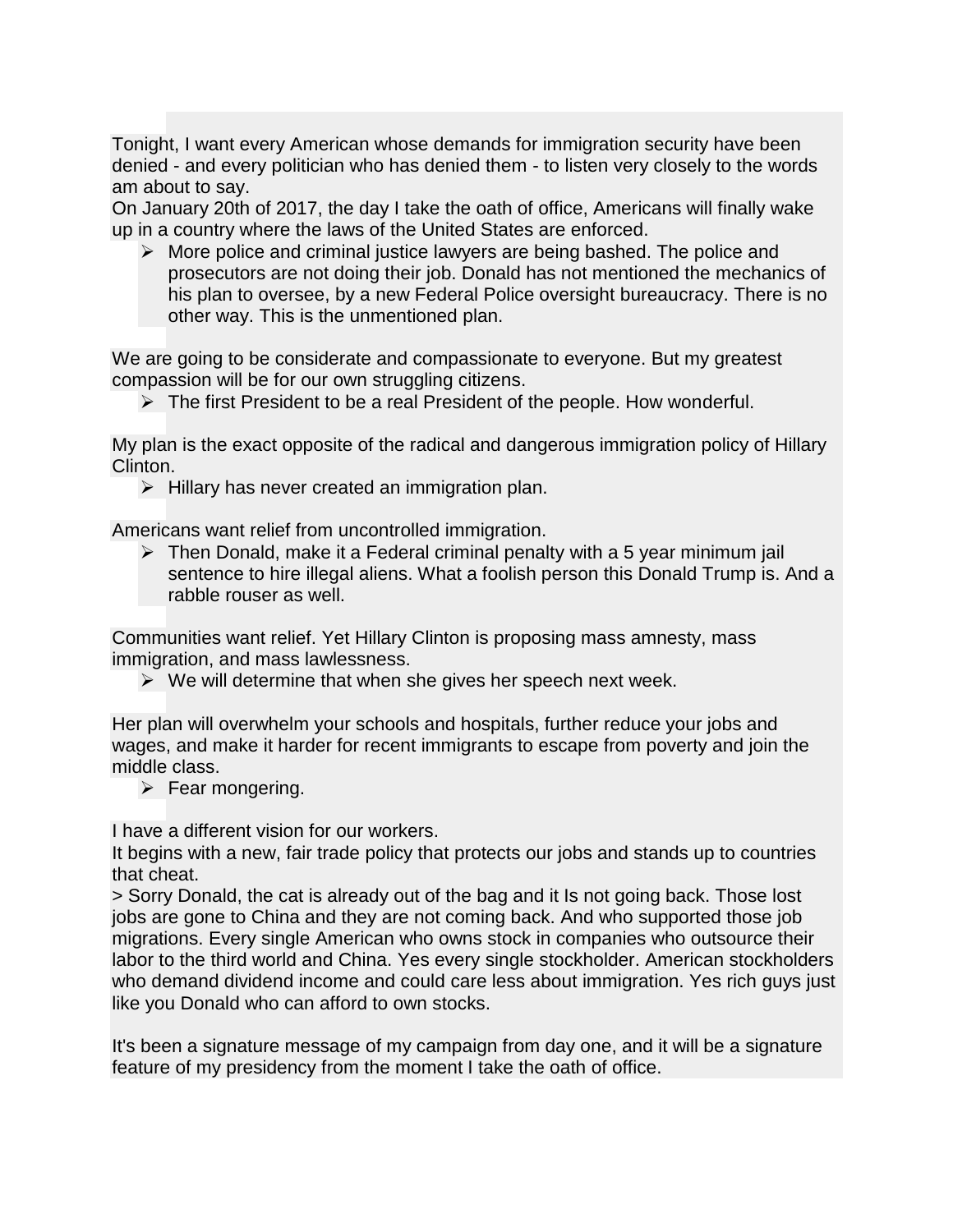I have made billions of dollars in business making deals - now I'm going to make our country rich again.

I am going to turn our bad trade agreements into great trade agreements.

 $\triangleright$  I see. Donald as the new King of America unilaterally makes the world right. Breach all the contracts we have with foreign countries and start over with the Donald plan. I did not know until now that Donald Trump uses drugs.

America has lost nearly one-third of its manufacturing jobs since 1997, following the enactment of disastrous trade deals supported by Bill and Hillary Clinton. Remember, it was Bill Clinton who signed NAFTA, one of the worst economic deals ever made by our country.

Never again.

 Why did George W. Bush not undo the NAFTA plan? Why did George W. Bush keep it in place? Donald take ownership for the Republican support of NAFTA. Take ownership for all the stockholders that by proxy endorse NAFTA for the sake of increased dividends.

I am going to bring back our jobs to Ohio, and Pennsylvania, and New York, and Michigan and to all of America - and I am not going to let companies move to other countries, firing their employees along the way, without consequence.

 $\triangleright$  And you are going to increase the price of consumer goods in America for all Americans and consumers are going to buy American again and make America great. And companies like Amazon and Walmart are going to go out of business. You know this is the result of your nonsense. And you know the average American is not smart enough to see right through your nonsense.

My opponent, on the other hand, has supported virtually every trade agreement that has been destroying our middle class.

She supported NAFTA, and she supported China's entrance into the World Trade Organization - another one of her husband's colossal mistakes.

She supported the job-killing trade deal with South Korea.

She has supported the Trans-Pacific Partnership - which will not only destroy our manufacturing, but it will make America subject to the rulings of foreign governments.

 $\triangleright$  Donald the world is about integration under the best possible circumstances. The British are in the coming years going to see the real cost of isolation and Brexit. And you want to take America with them. You are either very ignorant or very manipulative for the purpose of stoking your ego or you are just a basic charlatan in Republican clothing.

I pledge to never sign any trade agreement that hurts our workers, or that diminishes our freedom and independence.

 $\triangleright$  And at the same time no matter how high the cost of made in America goods goes. And you are going to force Americans to buy high priced American goods or be criminally prosecuted.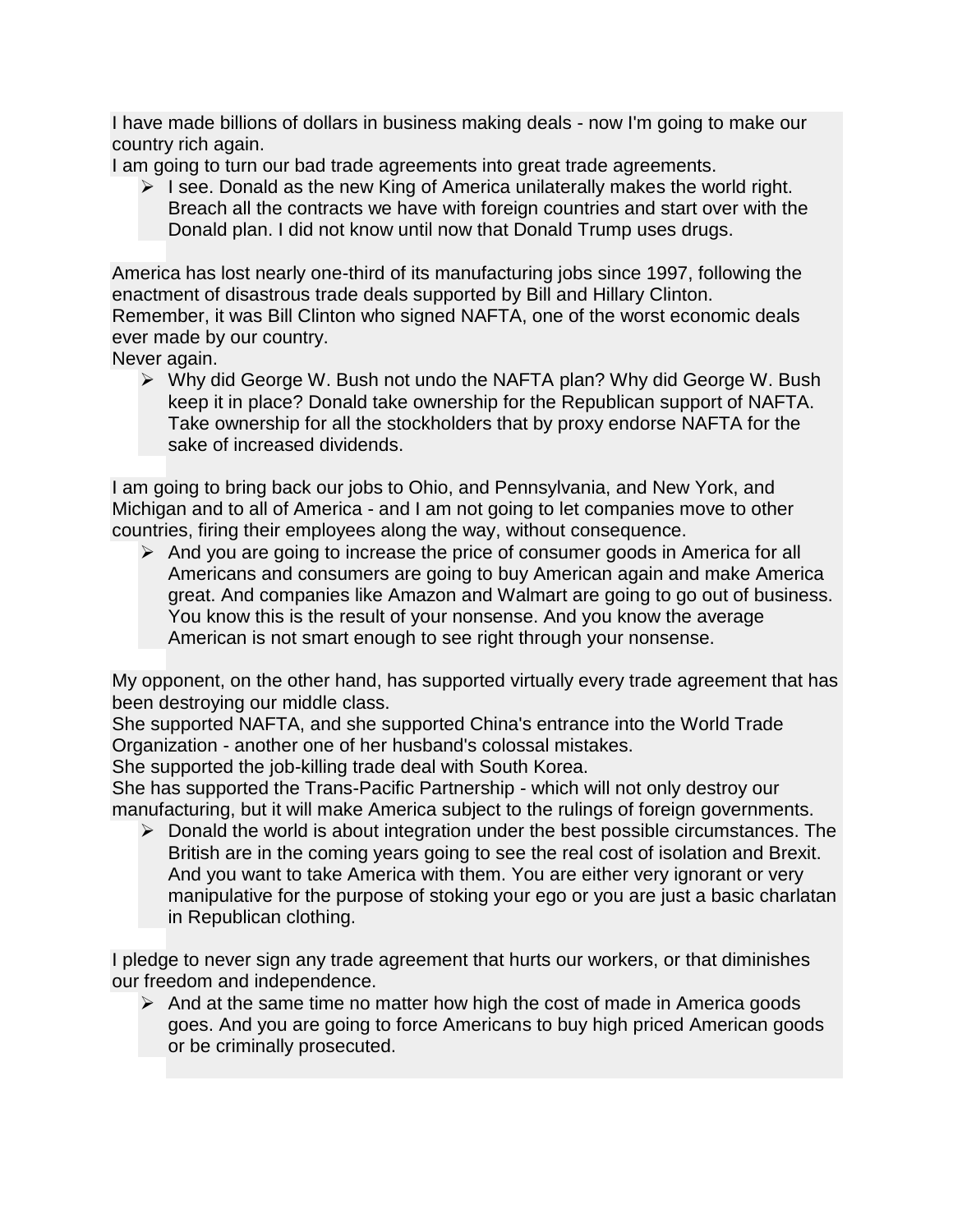Instead, I will make individual deals with individual countries. No longer will we enter into these massive transactions, with many countries, that are thousands of pages long - and which no one from our country even reads or understands.

 $\triangleright$  And that would mean you. That would be an admission that you never read the fine print. And that is why when the deals were being made, the Art of the Deal sat on the sidelines letting it happen without comment. Where were you Donald when the deals were being made? Where was the great Trump when we needed him?

We are going to enforce all trade violations against any country that cheats. This includes stopping China's outrageous theft of intellectual property, along with their illegal product dumping, and their devastating currency manipulation.

 $\triangleright$  Yeah well good luck with that. China is no longer a backward expanse of poor farmers.

Our horrible trade agreements with China, and many others, will be totally renegotiated.  $\triangleright$  I see and that will be a unilateral act on the part of King Donald, right.

That includes renegotiating NAFTA to get a much better deal for America - and we'll walk away if we don't get the deal that we want.

 $\triangleright$  What a fool. This is an issue between the most powerful nations on the earth. Not some nickel dime \$3 billion real estate corporation.

Our country is going to start building and making things again.

 $\triangleright$  And the burden is going to be on the American consumer to pay higher prices for everything.

Next comes the reform of our tax laws, regulations and energy rules.

 $\triangleright$  Can't wait for the details Donald. I suspect more empty campaign rabble rousing.

While Hillary Clinton plans a massive tax increase, I have proposed the largest tax reduction of any candidate who has run for president this year - Democrat or Republican.

 $\triangleright$  I am sure that would be for corporations right Donald.

Middle-income Americans and businesses will experience profound relief, and taxes will be greatly simplified for everyone.

 $\triangleright$  Yelp another one of those issues that has been insolvable for over 100 years and the Trump man will wave his wand, issue his edits and it will be done.

America is one of the highest-taxed nations in the world. Reducing taxes will cause new companies and new jobs to come roaring back into our country.

 $\triangleright$  There it is. Corporate Tax Relief in big helpings from the government. Corporate charity.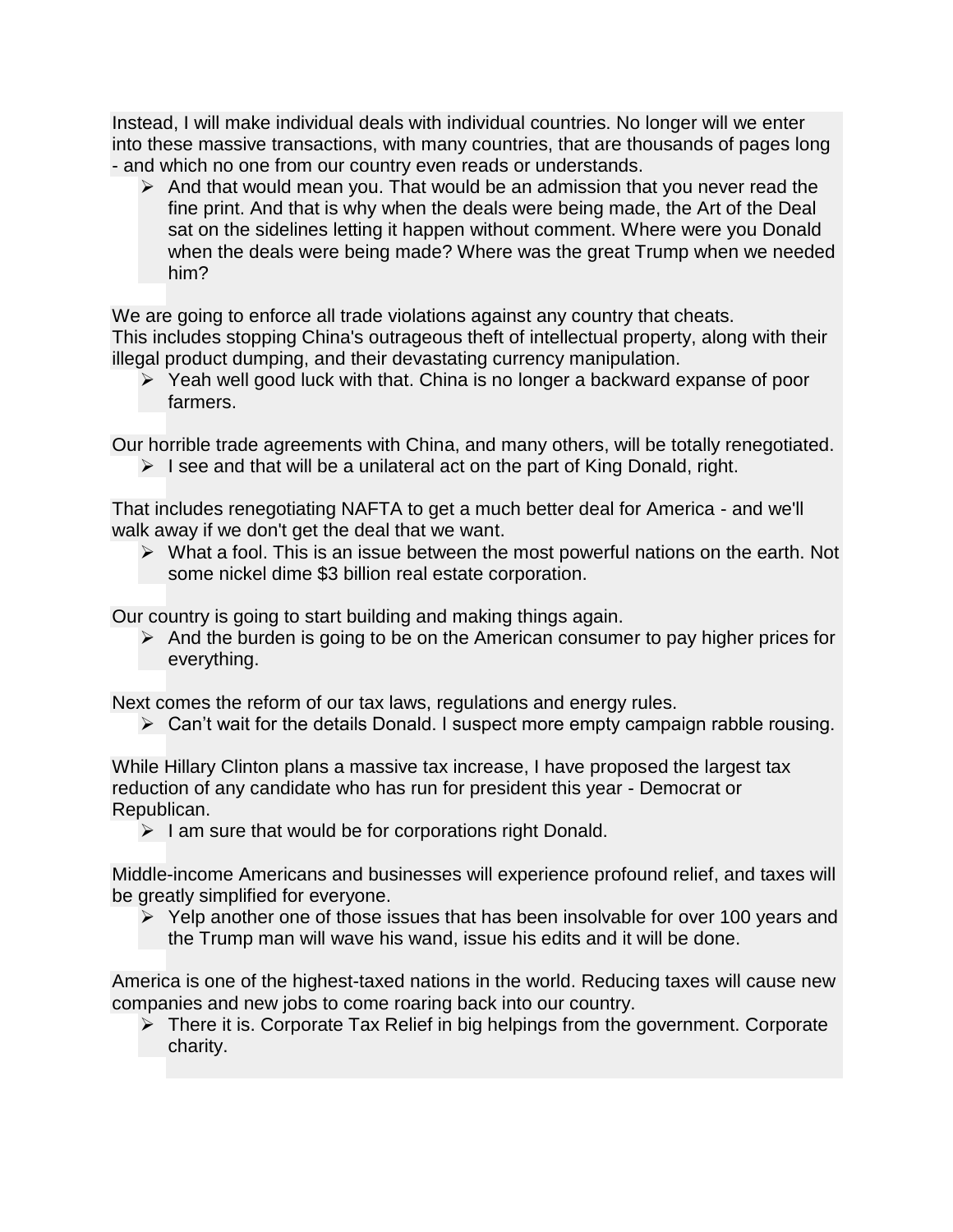Then we are going to deal with the issue of regulation, one of the greatest job-killers of them all. Excessive regulation is costing our country as much as 2 trillion dollars a year, and we will end it.

We are going to lift the restrictions on the production of American energy.

 $\triangleright$  Ok. So you saved the good stuff for last. Global warming is a democratic illusion. Fossil fuels to the end. American cities will look like Beijing.

This will produce more than 20 trillion dollars in job-creating economic activity over the next four decades.

 $\triangleright$  And Global warming with stop food production in America and for the first time the Amber waves of grain will move North to Canada and South into Mexico. But money is your template, not ecology. I think you will have a lot of intelligent people stopping your grandiose political rhetoric when it comes to implementation.

My opponent, on the other hand, wants to put the great miners and steel workers of our country out of work - that will never happen when I am President.

 $\triangleright$  Steel is already history Donald. Fossil fuels is next.

With these new economic policies, trillions of dollars will start flowing into our country. This new wealth will improve the quality of life for all Americans.

 $\triangleright$  Funny I thought the oil market was glutted. So we put more money into production when the price is dropping. And soon to come divestiture of fossil fuel stocks and people begin to choke on the air and the land no longer produces.

We will build the roads, highways, bridges, tunnels, airports, and the railways of tomorrow. This, in turn, will create millions more jobs.

 $\triangleright$  And that money comes from where?

We will rescue kids from failing schools by helping their parents send them to a safe school of their choice.

My opponent would rather protect bureaucrats than serve American children.

 $\triangleright$  Yes all politicians talk education. Like during times of initiating lotteries. Promise the money for school the reallocate it. The rich do not want an educated electorate. That is why politicians always talk education and after the election work to keep it a low priority. And the voters never quit taking the bait.

We will repeal and replace disastrous Obamacare. You will be able to choose your own doctor again.

 $\triangleright$  Good luck with that. The idea is sound. Now like all legislation it is going to take decades to make it work. Going backward is not an option.

And we will fix TSA at the airports!

 $\triangleright$  Yes all in 4 years right?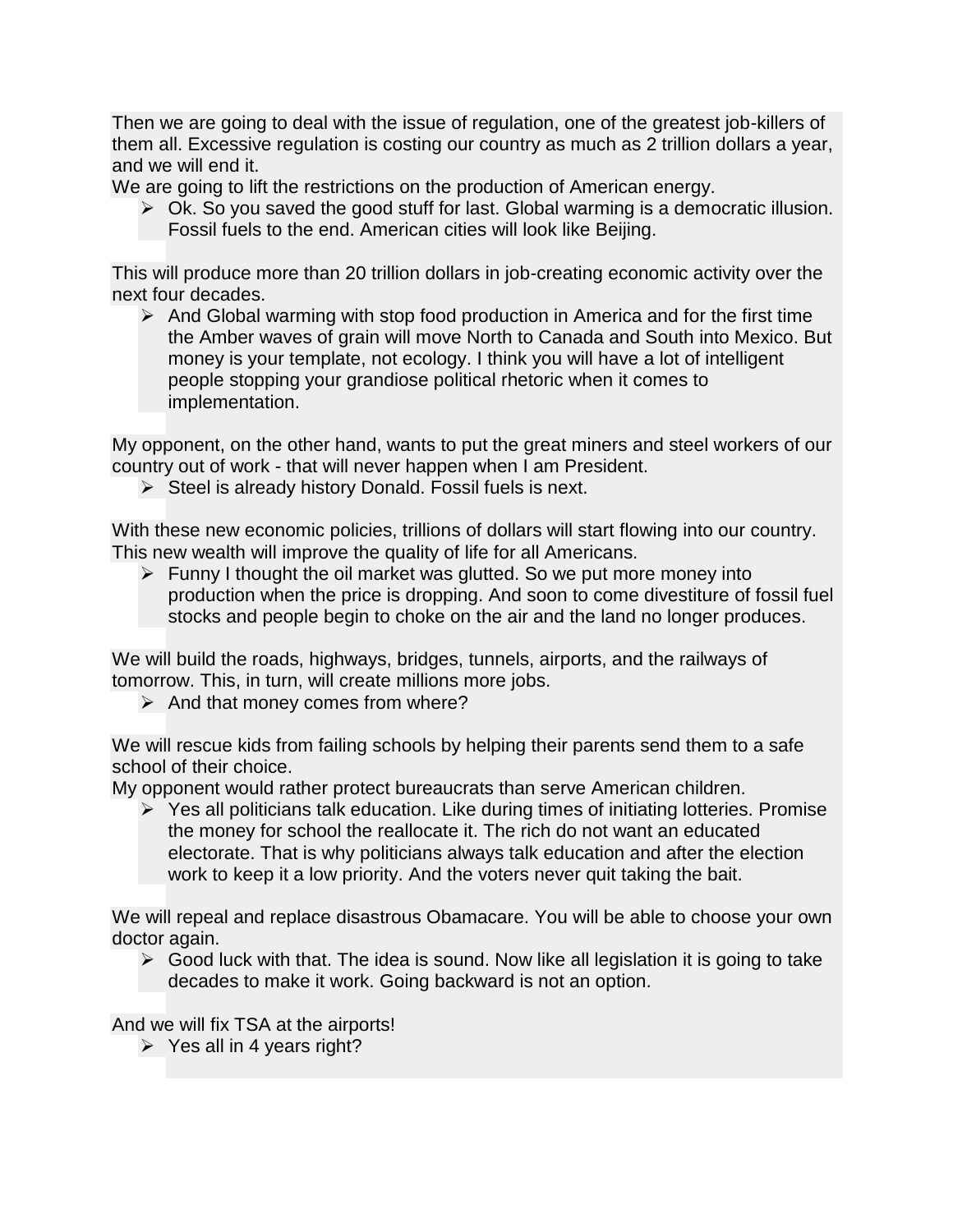We're going to work with all of our students who are drowning in debt to take the pressure off these young people just starting out their adult lives.

 $\triangleright$  Now this I like. The economic enslavement of students must go.

We will completely rebuild our depleted military, and the countries that we are protecting, at a massive cost to us, will be asked to pay their fair share.

 $\triangleright$  We are buying off these countries like Israel and many others. Just the cost of doing Defense business. If we don't pay the market value, we lose the bases. To Russia or China.

We will take care of our great Veterans like they have never been taken care of before. My just-released Ten Point Plan has received tremendous veteran support. We will guarantee those who serve this country will be able to visit the doctor or hospital of their choice. My opponent dismissed the VA scandal - one more sign of how out of touch she really is.

 $\triangleright$  Well the VA has given me hundreds of thousands of dollars of medical care and sometimes they have sent me to the private medical care companies and my experience with the private providers was a hands down inferior care. This is just more big business charity.

We are going to ask every Department head in government to provide a list of wasteful spending projects that we can eliminate in my first 100 days.

 $\triangleright$  Wow this is a new idea. Right up to the point that you may have a Democratic Senate and House of Representatives King Donald.

The politicians have talked about it, I'm going to do it.

 $\triangleright$  The first of his kind. He will do what has never been done in 100 days. Donald you cannot do everything by executive order. The bureaucrats and politicians are going to put a very big cog in your feel good machine.

We are also going to appoint justices to the United States Supreme Court who will uphold our laws and our Constitution.

 $\triangleright$  Not being a lawyer I am sure you know all about this.

The replacement of our beloved Justice Scalia will be a person of similar views, principles, and judicial philosophy. This will be one of the most important issues decided by this election.

 $\triangleright$  You are so funny Donald. When you start getting into the lawyer's domain I think you are going to find out a lot of about political power real fast.

My opponent wants to essentially abolish the 2nd amendment. I, on the other hand, received the early and strong endorsement of the National Rifle Association and will protect the right of all Americans to keep their families safe.

 $\triangleright$  Well I am pro second Amendment. So good for you on this.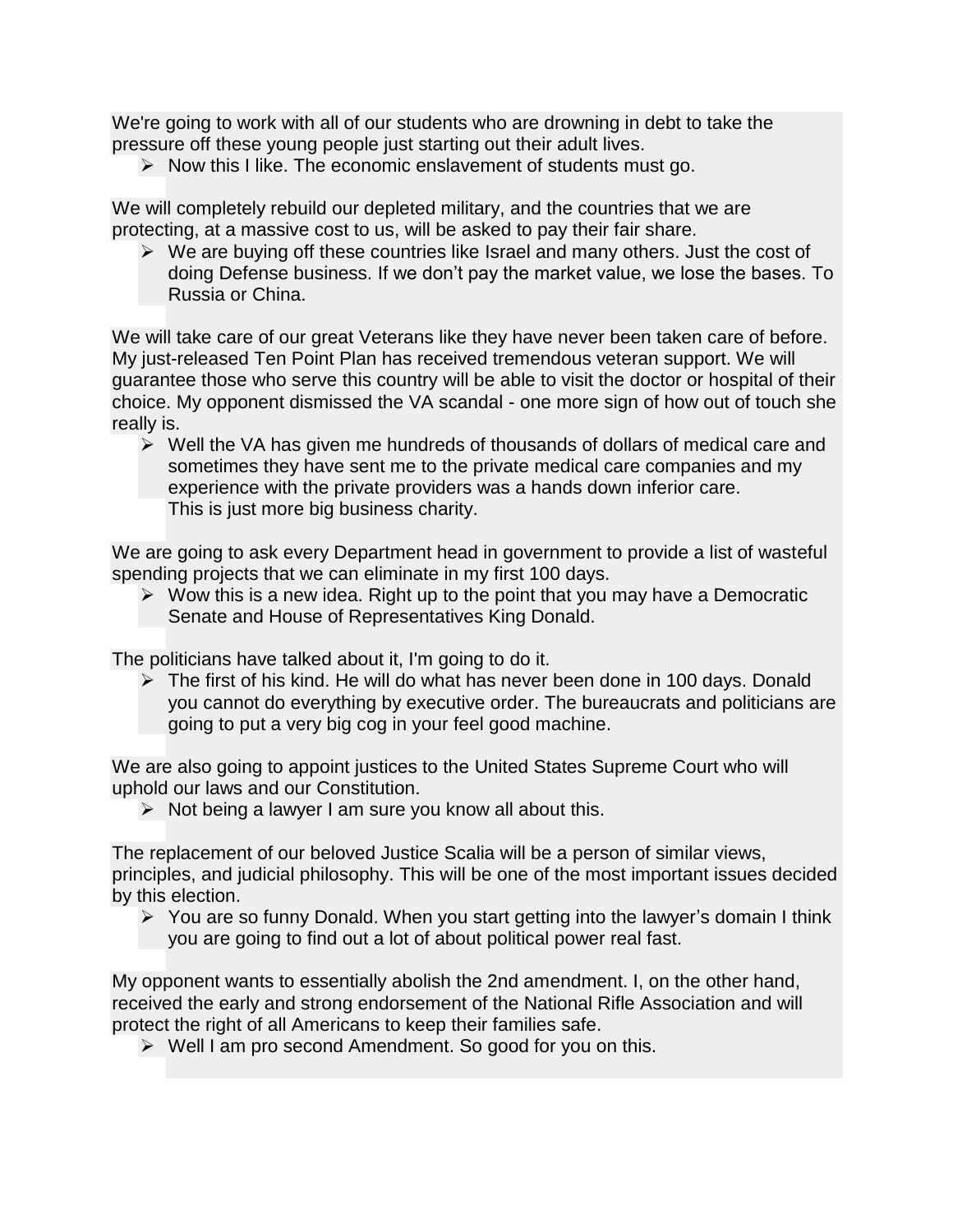At this moment, I would like to thank the evangelical and religious community in general who have been so good to me and so supportive.

You have much to contribute to our politics, yet our laws prevent you from speaking your minds from your own pulpits.

An amendment, pushed by Lyndon Johnson, many years ago, threatens religious institutions with a loss of their tax-exempt status if they openly advocate their political views. I am going to work very hard to repeal that language and protect free speech for all Americans.

 $\triangleright$  Well here is Donald again trying to undermine the separation of church and state in the Bill of Rights. Just like immigration. You have to see on its face Donald is unAmerican and pro Trumpism.

We can accomplish these great things, and so much more - all we need to do is start believing in ourselves and in our country again.

It is time to show the whole world that America Is Back - bigger, and better and stronger than ever before.

 $\triangleright$  With Donald Trump, America will be able to vote for a new Kingship for America.

In this journey, I'm so lucky to have at my side my wife Melania and my wonderful children, Don, Ivanka, Eric, Tiffany, and Barron: you will always be my greatest source of pride and joy.

My Dad, Fred Trump, was the smartest and hardest working man I ever knew. I wonder sometimes what he'd say if he were here to see this tonight.

It's because of him that I learned, from my youngest age, to respect the dignity of work and the dignity of working people. He was a guy most comfortable in the company of bricklayers, carpenters, and electricians and I have a lot of that in me also.

Then there's my mother, Mary. She was strong, but also warm and fair-minded.

She was a truly great mother. She was also one of the most honest and charitable people have ever known, and a great judge of character.

To my sisters Mary Anne and Elizabeth, my brother Robert and my late brother Fred, I will always give you my love—you are most special to me.

 $\triangleright$  I appreciate your respect and love of your family.

I have had a truly great life in business.

 $\triangleright$  Yes the Art of the Deal has been good to you. In that art you have always been King. I think trying to run a nation is going to be a wake up call for you. I think you will abdicate and turn it all over to Mr. Pence.

But now, my sole and exclusive mission is to go to work for our country - to go to work for you.

It's time to deliver a victory for the American people.

But to do that, we must break free from the petty politics of the past.

 $\triangleright$  I have never heard a campaign speech without this.

America is a nation of believers, dreamers, and strivers that is being led by a group of censors, critics, and cynics.